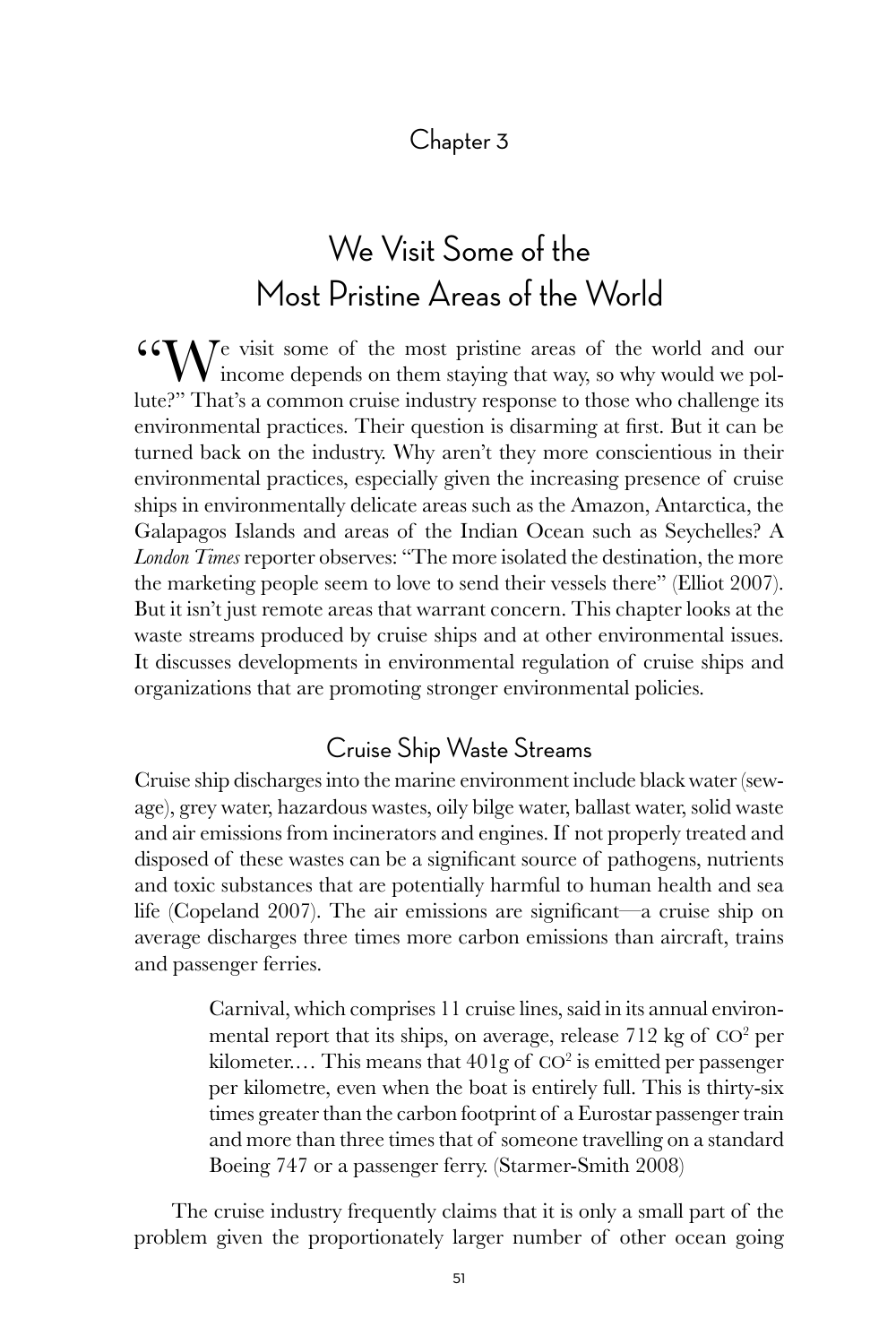vessels and that these vessels too produce waste. While this may be true for some waste streams, it is not the case with others. With its large number of passengers and crew, wastes such as black water, grey water, solid waste and air emissions are greater on cruise ships than on other ships. In addition, because cruise ship operations tend to concentrate in the same geographic locations and along the same sea routes, their cumulative impact on local areas can be significant. Add to this the potential for and reality of accidental discharges and the environmental impacts are a serious concern.

#### Black Water

Black water is the waste from toilets and medical facilities. A cruise ship produces as much as thirty litres per day per person. The amount per day for a ship such as Royal Caribbean's *Freedom of the Seas* is as much as 180,000 litres, or about 1.25 million litres on a one-week cruise. These wastes contain harmful bacteria, pathogens, disease, viruses, intestinal parasites and harmful nutrients. If not adequately treated they can cause bacterial and viral contamination of fisheries and shellfish beds. In addition, nutrients in sewage such as nitrogen and phosphorous promote algal growth. Algae consume oxygen in the water, which can be detrimental or lethal to fish and other aquatic life.

Black water from cruise ships has traditionally been treated by a type II or type III marine sanitation device (MSD). Type III MSDs, not commonly used by large cruise ships, store wastes and do not treat them. The waste is landed ashore for treatment or, depending on the jurisdiction, is held until the ship is beyond three miles from shore where it can be discharged legally.

A type II MSD treats waste chemically or biologically and is supposed to produce effluent containing no more than 200 fecal coliform per 100 millilitres and no more 150 milligrams per litre of suspended solids. Whether msds reach that standard was called into question in 1999 when the state of Alaska found that seventy-nine of eighty samples taken from cruise ships were out of compliance—by as much as 100,000 times higher than allowed (Klein 2002: 105). According to the Juneau port commander for the Coast Guard, the results were so extreme that it might be necessary to consider possible design flaws and capacity issues with the Coast Guard-approved treatment systems (McAllister 2000). The problems identified then with MSDs continue today (see epa 2007).

Treated waste from type II MSDs is unregulated under U.S. law because ships are exempt from requirements of the National Pollution Discharge Elimination System (NPDES) under the U.S. *Clean Water Act*. As a result, wastewater discharges from land-based sources are regulated through permits and inspections, but discharge of the same waste in coastal waters from a mobile source are not. U.S. law permits a ship to discharge untreated sewage beyond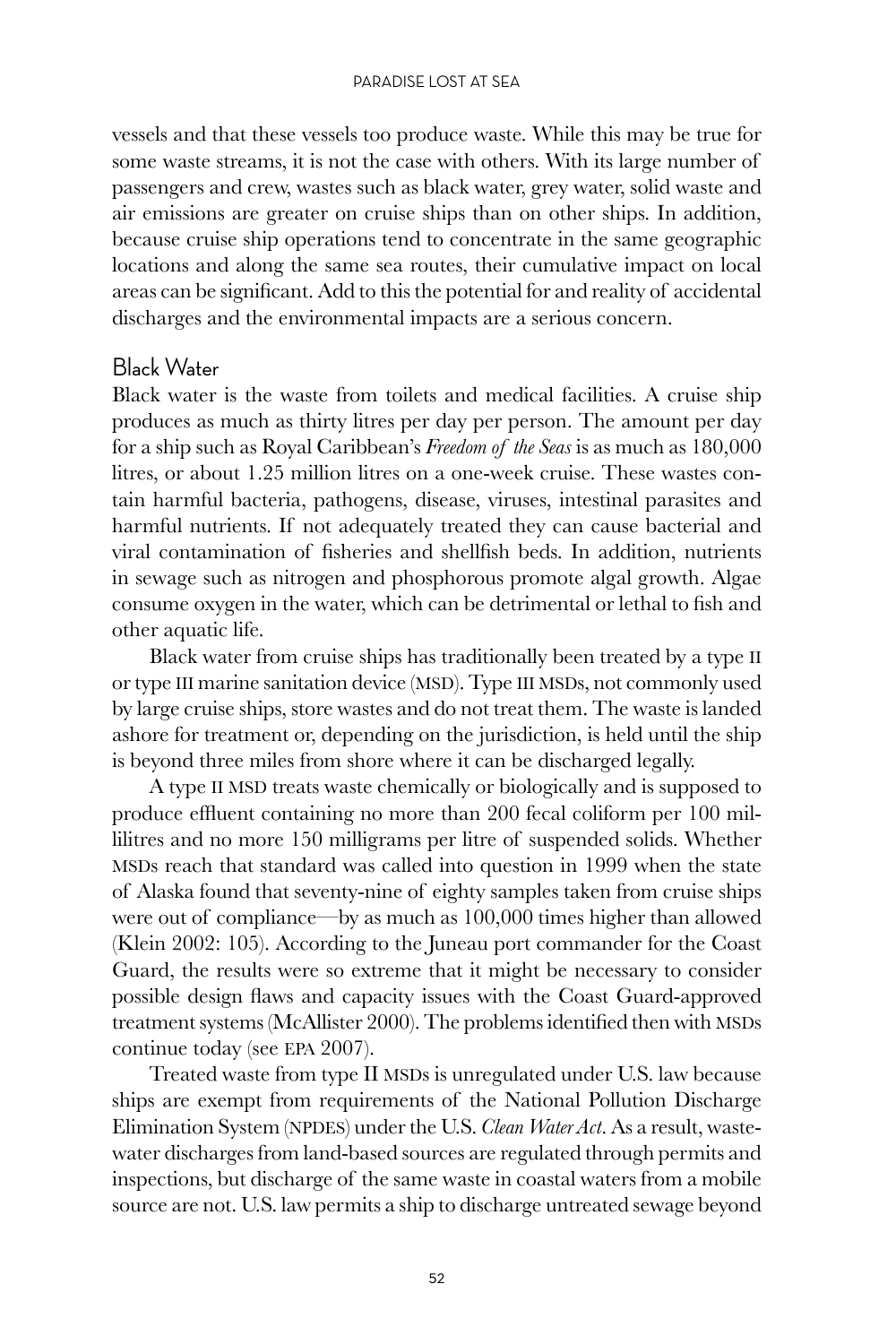three miles from shore (treated sewage may be discharged within three miles). Jurisdictions that have ratified Article iv of the International Convention for Prevention of Pollution from Ships (MARPOL) have a four mile limit.

About the time that Alaska was calling attention to the inadequacy of msds the cruise industry began installing advanced wastewater treatment systems (later referred to as advanced wastewater purification systems) on its ships. State legislation in 2001 banning discharge in Alaska state waters of wastewater not meeting Alaska water quality standards was a strong incentive. A ship with an advanced wastewater treatment systems (AWTS) avoided the need to travel outside Alaska state waters to discharge treated sewage. Installation of awtss for ships visiting areas other than Alaska has been at a much slower pace. For example, Carnival Corporation had awtss installed on slightly more than one third of its fleet at the end of 2007. However only one of Carnival Cruise Lines' twenty-two ships had an awts. Carnival Cruise Lines only sends one ship to Alaska per season. The corporation's spokesperson says they try to make sure AWTSs are included on ships that go to Alaska and to other sensitive areas. By contrast, all of Norwegian Cruise Line's thirteen ships, seven of Royal Caribbean International's nineteen vessels and six of Celebrity Cruises' eight ships had an awts at the end of 2007 (Brannigan 2008).

The advanced systems are a vast improvement—yielding what the industry refers to as drinking-water quality effluent. However the term must be treated with caution. The water cannot be recycled for onboard human consumption, nor can it be used in the laundry because sheets and towels apparently turn grey. A key problem is that the AWTS doesn't adequately address nutrient loading, which means it poses similar problems as MSDs with regard to nitrogen and phosphorous. In addition, tests in Alaska have shown levels of copper, nickel, zinc and ammonia that are higher than the state's water quality standards (Alaska DEC 2004: 29).

Most awtss filter solids from sewage as part of treatment. This yields on average thirty-five tons of sewage sludge per day. In sum, it is estimated that 4.2 million gallons of sewage sludge are produced every year by ships as they pass through Washington State waters on their way to Alaska (King County Wastewater Treatment Division 2007). This is small compared to what cruise ships generate outside Washington state waters. In some cases (about one in sixteen ships) sewage sludge is dewatered and then incinerated. In other cases the sludge is dumped at sea. Some jurisdictions permit this to be done beyond three miles of shore; in others the ship must go beyond twelve miles. In either case, these bio-solids have a high oxygen demand and are detrimental to sea life. Sewage sludge poses the same problem as sewage but in a more concentrated form.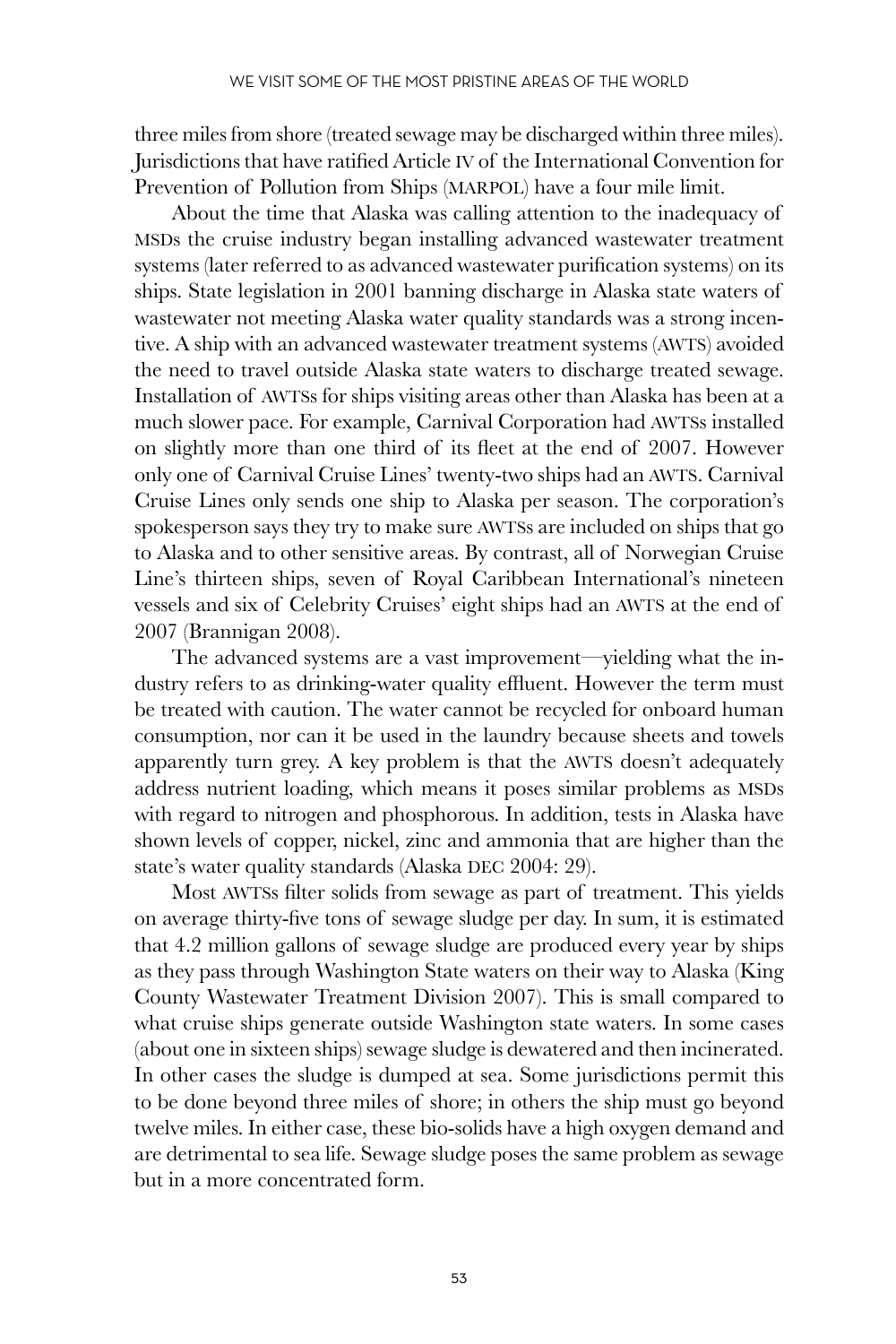#### Paradise Lost At Sea

## Grey Water

Grey water is wastewater from sinks, showers, galleys, laundry and cleaning activities aboard a ship. It is the largest source of liquid waste from a cruise ship: as much as 350 litres per day per person; over 2 million litres per day for a ship such as *Freedom of the Seas*. Like sewage, grey water can contain a variety of pollutants. These include fecal coliform bacteria, detergents, oil and grease, metals, organics, petroleum hydrocarbons, nutrients, food waste and medical and dental waste (Copeland 2007). The greatest threat posed by grey water is from nutrients and other oxygen-demanding materials. The cruise industry characterizes grey water as innocuous, at worst. A report from the epa in 2007 said:

> Untreated ship graywater concentrations exceeded epa standards for discharges from Type II MSDs (for fecal coliform and total suspended solids). In addition, untreated graywater concentrations exceeded all wastewater discharge standards under Title xiv for continuous discharge from cruise ships in Alaska, and secondary treatment discharge standards from land-based sewage treatment plants. (epa 2007: 3: 19)

Except for the Great Lakes and Alaska, grey water is largely unregulated. As recently as the 1980s ships were designed with pipes that directly discharged grey water overboard no matter where the ship was. Today grey water is more commonly collected in a holding tank and discharged through a screen that filters out plastics when a ship is one mile from shore. Vessels with an AWTS may mix grey water with black water and treat them together, but this isn't always possible. Grey water lacks sufficient nutrients for a bioreactor system to properly function, so ships using this design release their grey water with limited or no treatment.

Many of the advances that have occurred in treatment of grey and black water have been motivated by Alaska's requirement that all discharges in its waters meet or exceed state water quality standards with regard to fecal coliform and suspended solids. Alaska has demonstrated that legislation is effective in achieving environmental protection.

#### Hazardous Waste

A ship produces a wide range of hazardous waste. These include photo processing chemicals, dry cleaning waste, used paint, solvents, heavy metals, expired chemicals and pharmaceuticals, waste from the print ship, hydrocarbons and chlorinated hydrocarbons, used fluorescent and mercury vapour light bulbs and batteries (U.S. Bureau of Transportation Statistics 2002). Although the volume produced by a ship may be relatively small (less than 1,000 litres in a typical week), the toxicity of these wastes makes them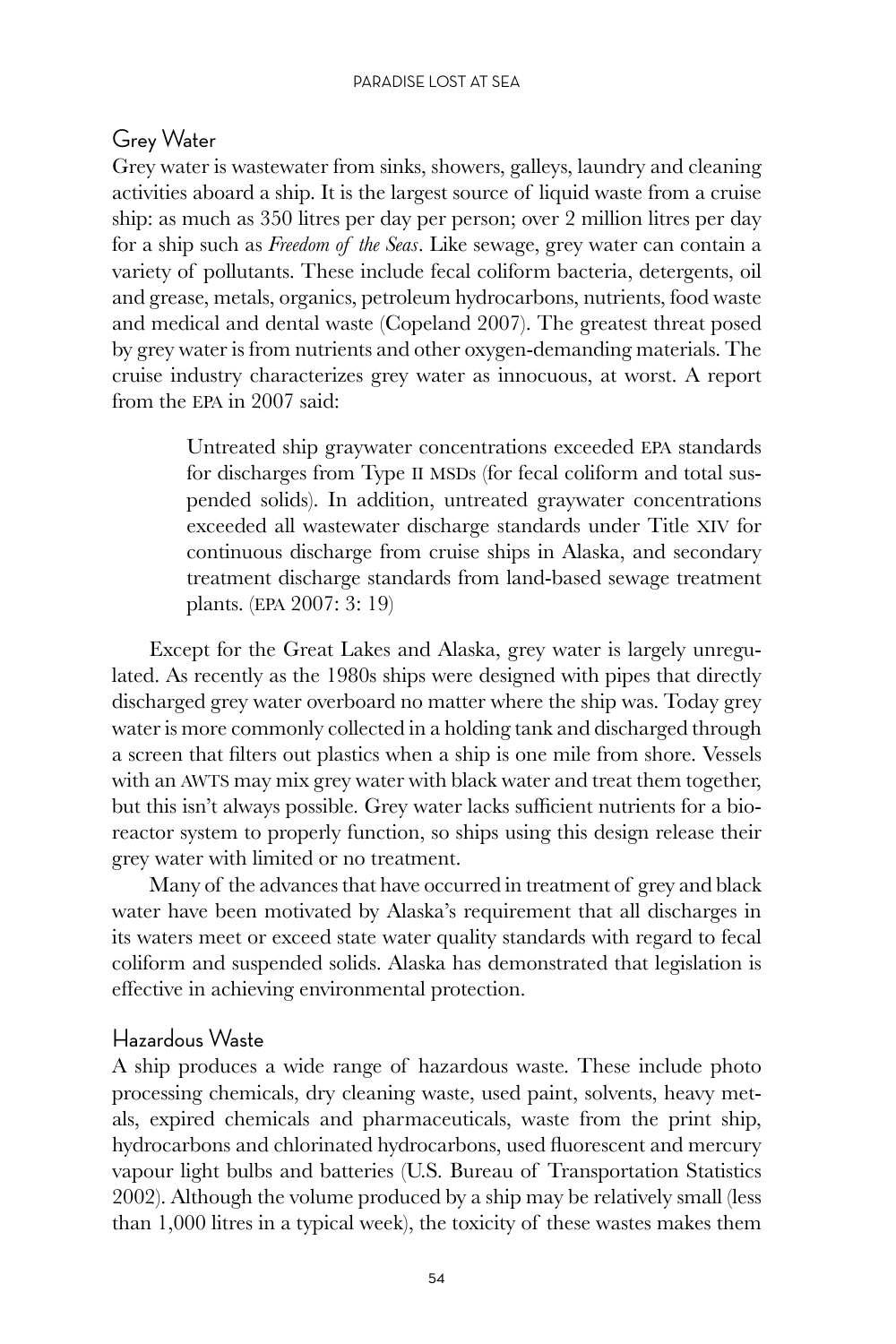a serious concern. They need to be carefully managed in order to avoid their contaminating other waste streams (e.g., grey water, solid waste, bilge water, etc).

Following a dismal record in the 1990s cruise lines today appear to be fairly responsible in their hazardous waste handling. Norwegian Cruise Line (ncl) and Royal Caribbean had each pleaded guilty to a charge of discharging hazardous waste (and oily bilge water) from their ships: Royal Caribbean paid fines and restitution of \$18 million in 1999 and another \$3.5 million in 2000; NCL paid a fine and restitution of \$1.5 million in 2002 (see Klein 2002 and Klein 2005a). Each was on probation for five years and required to file compliance reports every six months.

Cruise industry compliance in the U.S. must be seen in the context of confusion over what regulations apply. The *Resource Conservation and Recovery Act* (RCRA) is the primary federal law governing hazardous waste but it is not entirely clear what elements apply to cruise ships. RCRA rules that cover smallquantity generators (those that generate more than 100 kilograms but less than 1,000 kilograms of hazardous waste per month) are less stringent than those for large-quantity generators (generating more than 1,000 kilograms per month), and it is not clear whether cruise ships are classified as large or small generators of hazardous waste. Further, it is unclear whether these limits are applied for each ship individually or whether they apply to a company's full complement of ships. Some cruise companies say they generate less than 100 kilograms per month and therefore should be classified in a third RCRA category, as conditionally exempt small generators, a category that allows for less rigorous notification and recordkeeping requirements (Schmidt 2000). The confusion leads to inconsistencies in practice and some would argue to less stringent recordkeeping than should be required (especially of cruise ships with regular trans-boundary itineraries).

#### Oily Bilge Water

A typical large cruise ship will generate an average eight metric tons of oily bilge water for each twenty-four hours of operation (National Research Council 1995: 38–39). According to Royal Caribbean's 1998 Environmental Report its ships produce an average of 25,000 gallons of oily bilge water on a one-week voyage. This water collects in the bottom of a vessel's hull from condensation, water lubricated shaft seals, propulsion system cooling and other engine room sources. It contains fuel, oil and wastewater from engines and other machinery, and it may also include solid wastes such as rags, metal shavings, paint, glass and cleaning agents.

The risks posed to fish and other marine organisms by oil and other elements in bilge water are great. Even in minute concentrations, oil can kill fish or have numerous sub-lethal effects such as changes in heart and respira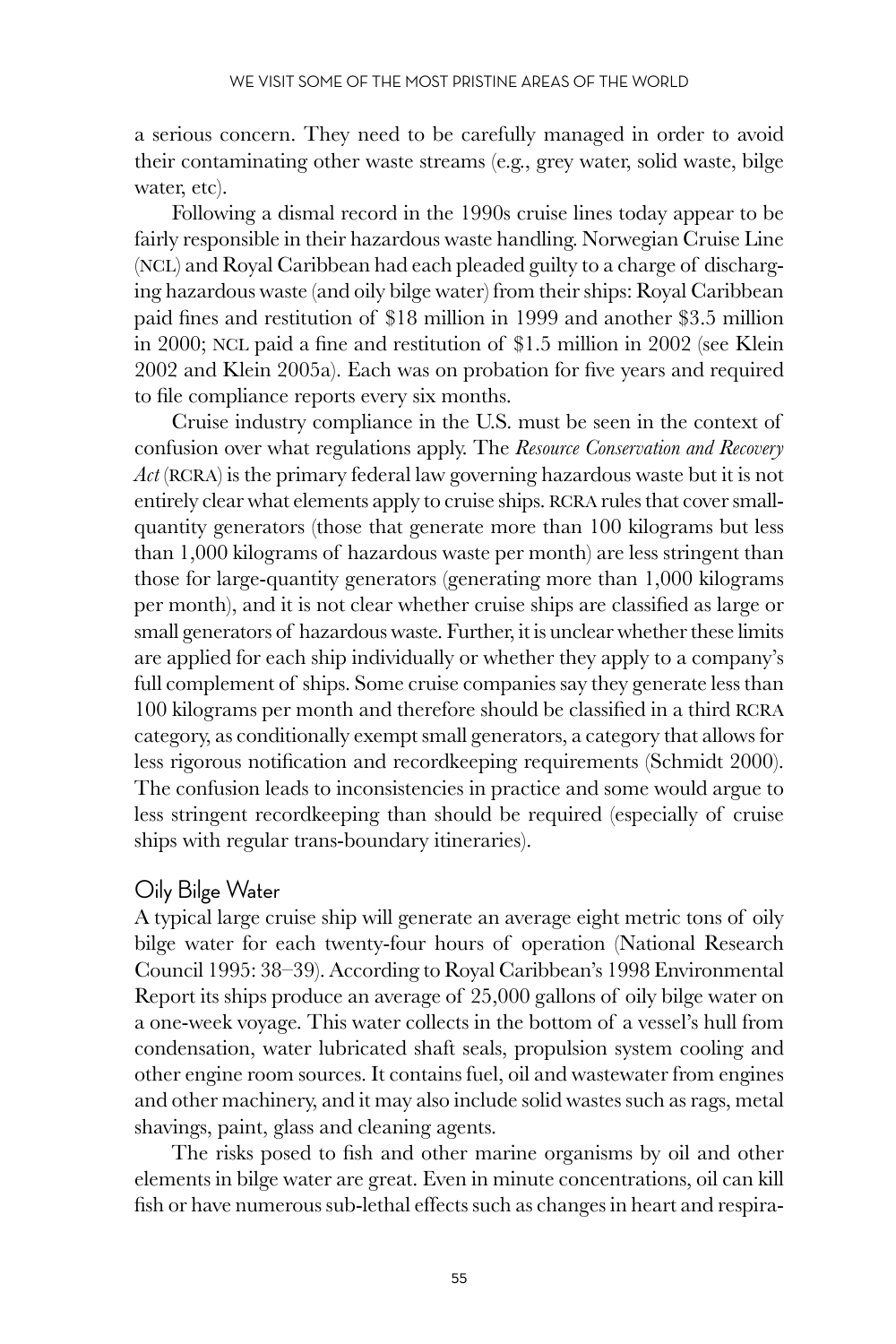tory rates, enlarged livers, reduced growth, fin erosion and biochemical and cellular changes. Research also finds that by-products from the biological breakdown of petroleum products can harm fish and wildlife and pose threats to human health if these fish and wildlife are ingested.

Oily bilge water in U.S. waters is regulated by the *Clean Water Act*. The Act prohibits the discharge of oil or hazardous substances in such quantities as may be harmful within 200 miles of the coast. It permits discharge of oil within twelve miles of shore when it is passed through a fifteen parts per million (ppm) oily water separator and does not cause a visible sheen. Beyond twelve miles, oil or oily mixtures can be discharged while proceeding en route and if the oil content of the effluent without dilution is less than 100 ppm. The oil extracted by the separator can be reused, incinerated and/or offloaded in port. Vessels are required to maintain an oil record book that documents disposal of oily residues and discharges overboard or disposal of bilge water.

Each of the three major cruise corporations in the world have been caught and fined for illegal discharge of oily bilge. Royal Caribbean pleaded guilty to falsifying oil record books in order to conceal its practice of bypassing the oily water separator so that waste could be discharged directly into the sea. Investigators found that seafarers had discharged oil-contaminated bilge water directly overboard on a regular and routine basis. In 2002, Norwegian Cruise Line pleaded guilty to the same practices on its ships. Also in 2002, Carnival Corporation pleaded guilty to violations committed by Carnival Cruise Lines. One condition of the guilty plea was that other brands in Carnival Corporation family would not be investigated. Carnival Corporation's Holland America Line pleaded guilty in 1998 to bypassing the oily water separator on one of its ships and couldn't afford a second felony conviction.

Collectively from 1998 through 2002 the three corporations (Royal Caribbean Cruise Line, Norwegian Cruise Line, and Carnival Corporation) paid fines and restitution of \$50 million for discharging (or falsifying records to conceal discharging) oily bilge water and hazardous waste. The practice of using bypass pipes appears to have ceased on cruise ships but continues to be found on other types of ships.

The obvious question is why a cruise ship would adopt such a practice. A key incentive was the monetary savings associated with not using the oily water separator. The membranes for the separator could cost as much as \$80,000 per year. In addition it could cost another \$300,000 per year to dispose ashore the waste oil derived from the separator. Not only did the company save money but a ship's officers could receive larger end-of-the-year bonuses for staying under budget (Frantz 1999a).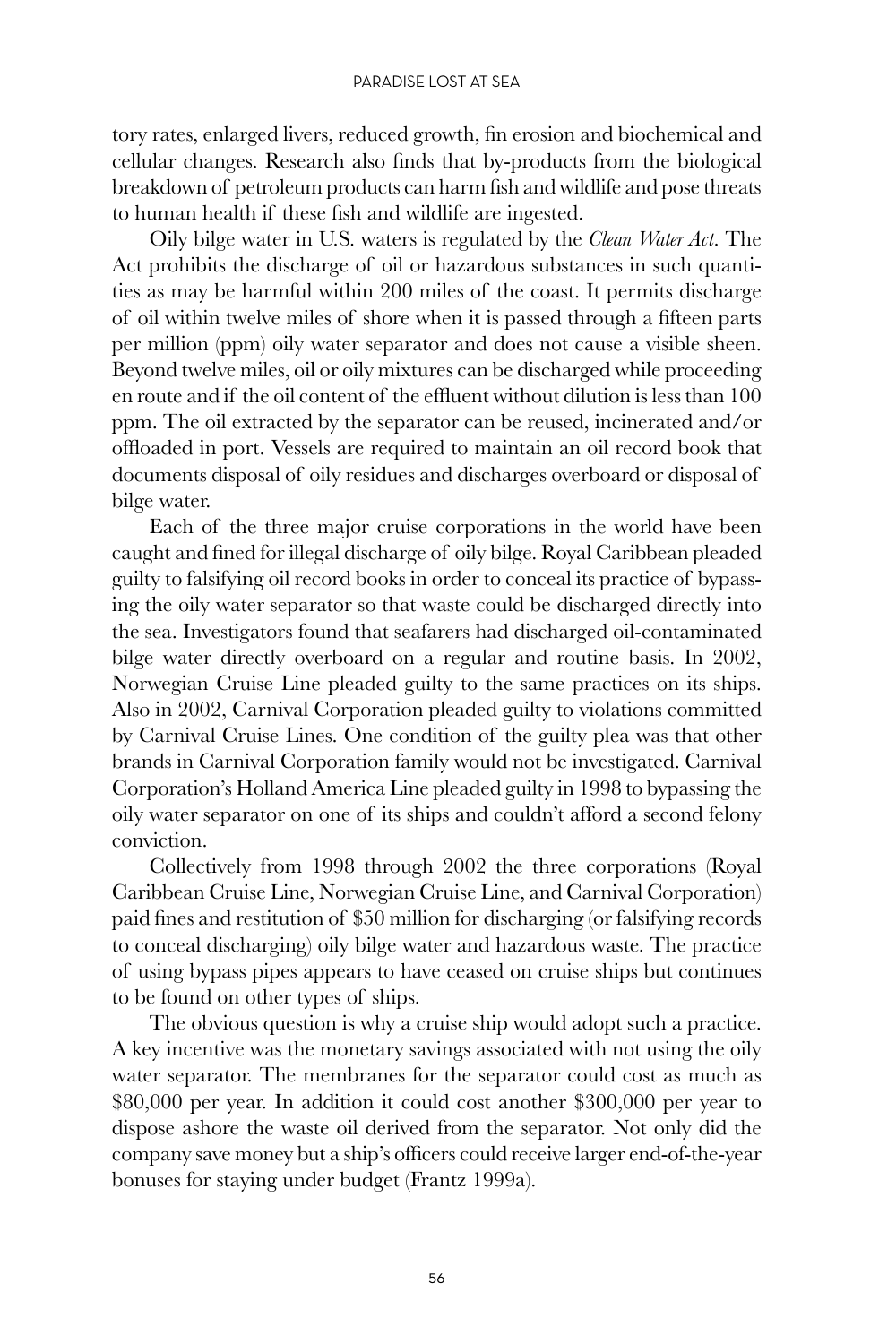#### Solid Waste

A cruise ship produces a large volume of non-hazardous solid waste. This includes huge volumes of plastic, paper, wood, cardboard, food waste, cans and glass. It was estimated in the 1990s that each passenger accounted for 3.5 kilograms of solid waste per day (Herz and Davis 2002: 11). With better attention to waste reduction this volume in recent years has been reduced, maybe by as much as half. But the amount is still significant—more than eight tons in a week from a moderate sized ship. Twenty-four percent of the solid waste produced by vessels worldwide comes from cruise ships (Copeland 2007: 5).

Much of a cruise ship's garbage is discharged at sea. Food and other waste not easily incinerated is ground, or macerated, and discharged overboard. Solid waste and some plastics are incinerated on board and the ash then goes into the ocean. By-products left in the ash of incinerated plastics can be harmful to sea life and the environment. As well, incinerator air emissions can contain carcinogens such as furans and dioxins. Glass and aluminum are increasingly held onboard and landed ashore for recycling when the itinerary includes a port with reception facilities.

Under MARPOL (and U.S. and Canadian law) no garbage can be discharged within three miles of shore. Between three and twelve miles garbage can be discharged if ground and capable of passing through a twenty-five millimetre screen. Most food waste and other garbage can be discharged at sea when a ship is more than twelve miles from shore. Throwing of plastic into the ocean is strictly prohibited everywhere. It poses an immediate risk to sea life that might ingest it. It also has a long term risk. As plastic degrades over time it breaks down into smaller and smaller pieces but retains its original molecular composition. The result is a great amount of fine plastic sand that resembles food to many creatures. Unfortunately, the plastic cannot be digested so sea birds or fish can eventually starve to death with a stomach full of plastic (Reid 2007).

#### Ballast Water

Cruise ships like other ocean going vessels use a tremendous amount of ballast water to stabilize the vessel during transport. This water is often taken on in one location after a ship discharges wastewater or unloads cargo and then discharged at the next port of call. Ballast water typically contains a variety of biological materials, including plants, animals, viruses and bacteria. It can also include non-native, nuisance, exotic species that can cause extensive ecological and economic damage to aquatic ecosystems. Ballast water discharges are believed to be the leading source of invasive species in U.S. marine waters, thus posing public health and environmental risks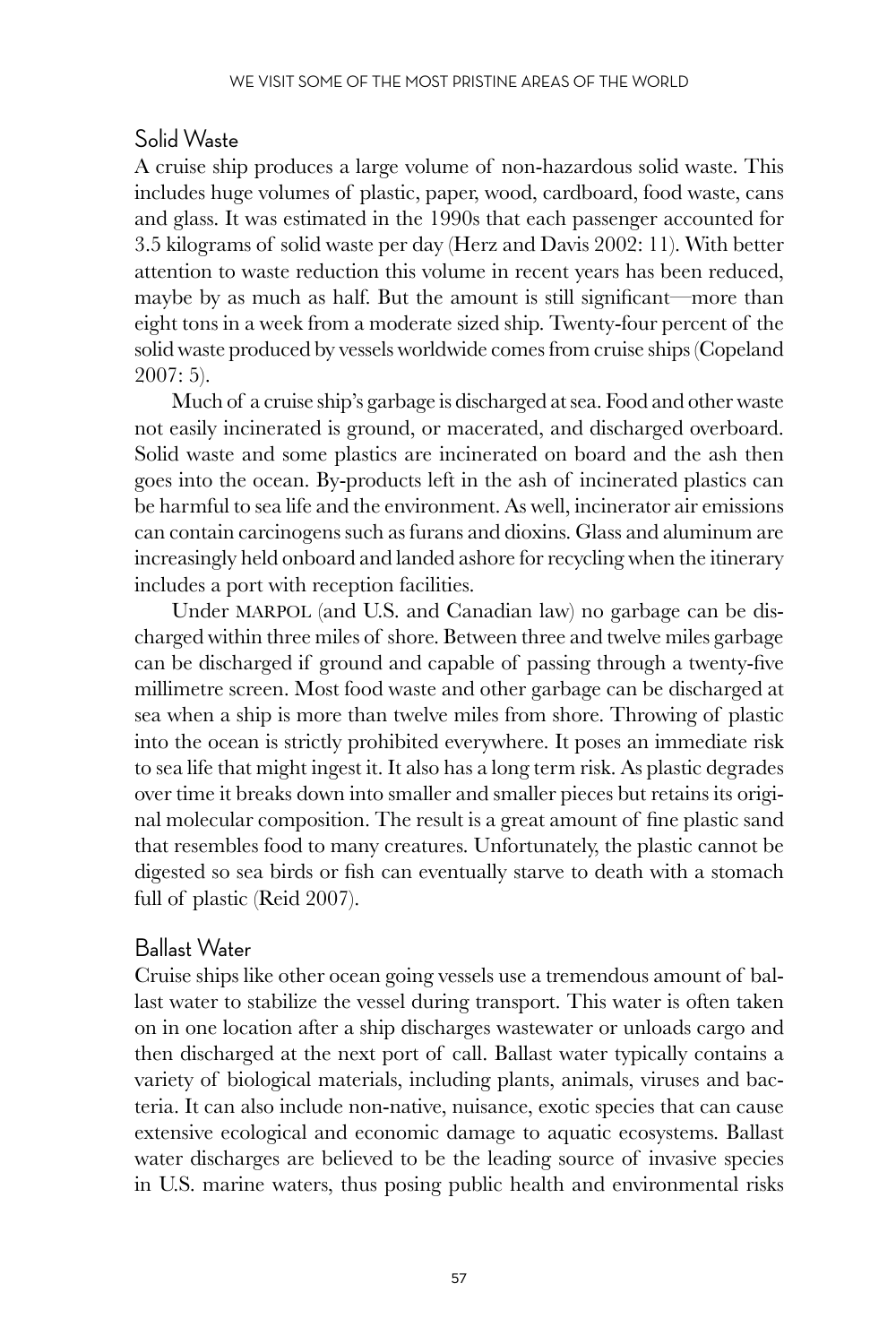as well as significant economic cost to industries such as water and power utilities, commercial and recreational fisheries, agriculture and tourism. The problem is not limited to cruise ships and there is little cruise-industry specific data on the issue.

There are open ocean exchange requirements for ballast water under marpol but no regulations apply to ballast water quality. In the U.S., ballast water is explicitly exempt from permit requirements under the *Clean Water Act*. The exemption was challenged by a number of environmental groups in a 1999 petition to the Environmental Protection Agency (epa). The petition was rejected in September 2003. The environmental groups responded by filing a lawsuit seeking to force the epa to rescind the exemption, and in March 2005 a federal district court ruled in their favour. The court's decision requires the epa to remove the exemption by September 30, 2008. In the interim, four environmental groups (Bluewater Network, Environmental Law Foundation, Surfrider Foundation and San Diego Baykeeper) filed suit in state court to force cruise ships to follow a California ballast water law passed in 2000, a law that two-thirds of cruise ships were ignoring. All complied after the lawsuit was heard by a state court (see Bluewater Network 2002).

#### Air Emissions

Both incinerators and engines are responsible for air emissions from cruise ships. Each type of air emission presents its own problems. The use of incinerators for disposing of solid waste and dewatered sewage sludge has already been addressed in regard to ash discharged into the ocean. Incinerators also produce smoke, which is why many ports ban their use while a ship is docked. California, a leader in environmental protection, prohibits incinerator use when a ship is within three miles of the coast. In contrast to incinerator use on land, which is likely to be strictly monitored and regulated, incinerators at sea operate with few limits. MARPOL Annex VI only bans incineration of certain particularly harmful substances.

Air emissions from engines are an obvious source of pollution. Conventionally a cruise ship's impact on the atmosphere has been likened to that of 12,240 automobiles, but a 2007 study raises even greater alarm. It found that bunker fuel on average has almost 2,000 times the sulphur content of the diesel fuel used by buses, trucks and cars and that one ship can make as much smog-producing pollution as 350,000 cars (Waymer 2007). This figure can vary widely depending on the fuel being burnt. A small number of ships began using gas turbine engines in the late 1990s and early 2000s, well before the spike in fuel costs in 2007. These gas turbines are considerably better than conventional cruise ship engines in terms of sulphur and nitrous oxide, but on the downside they produce considerably higher levels of greenhouse gases (i.e., carbon dioxide—co2 ).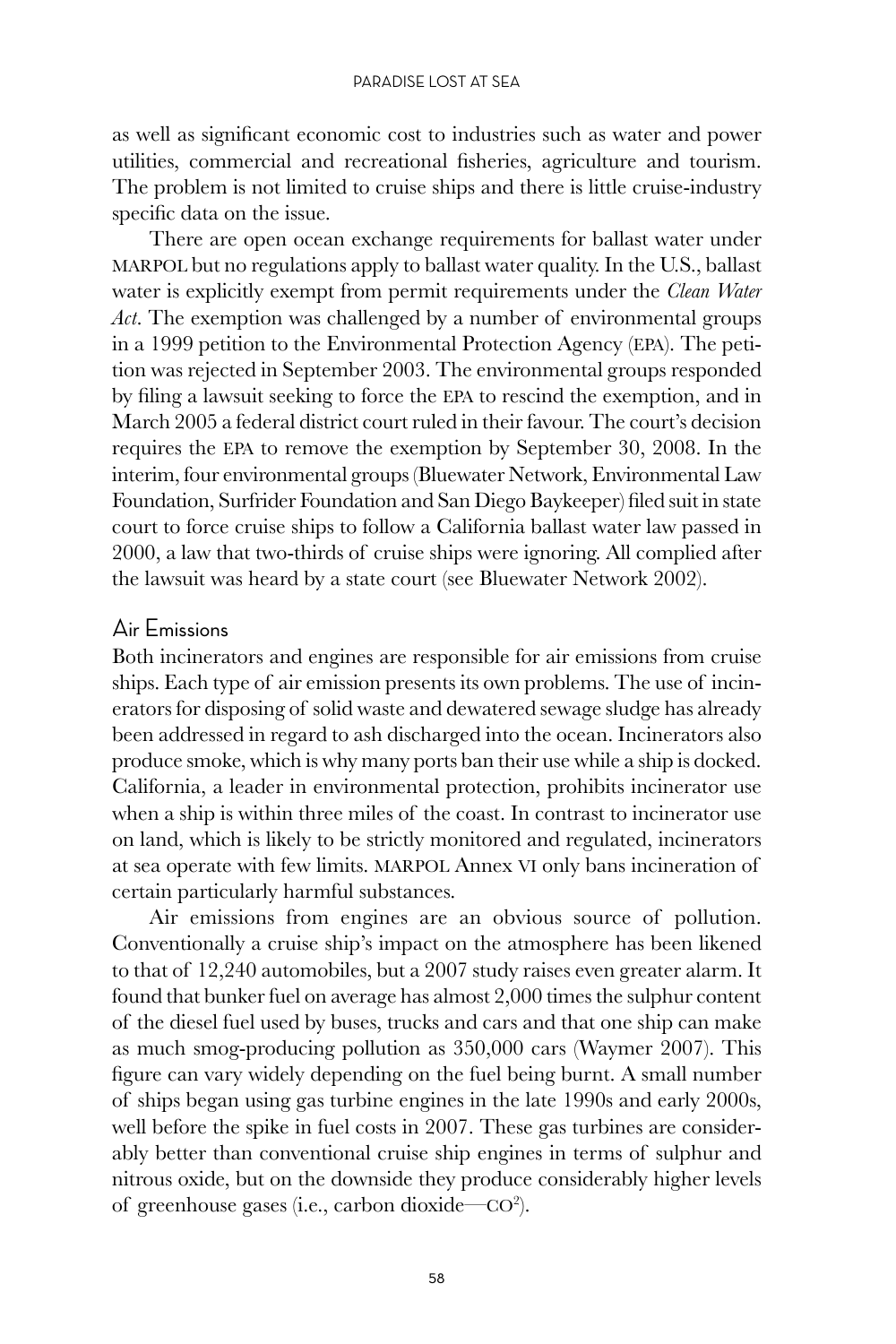Most cruise ships burn bunker fuel or fuel oil with reduced sulphur content. With International Maritime Organization standards that set maximum sulphur content at 4.5 percent, it is easy for cruise lines to say they meet or exceed international regulations when the average for bunker fuel is 3 percent. In contrast, low sulphur fuels such as on-road diesel has a sulphur content as low as 0.5 percent. It reduces particulate matter 58 percent, sulphur 11 percent and oxides of nitrogen 99.6 percent over bunker fuel.

Cruise lines have been resistant to adopting these fuels. A case in point is the situation of the Port of Seattle. When undertaking construction of a new terminal (T-30) in 2002 the port gave assurances to the Puget Sound Clean Air Agency and the Army Corp of Engineers that ships using the terminal would be required to use fuel with a sulphur content of 0.5 percent or less. On January 8, 2003, it told the Army Corp:

> In order to make sure that all applicable air quality standards are met, diesel-powered cruise vessels using T-30 as a homeport will use on-road diesel fuel, or a similar fuel with less than 0.05 per cent sulphur. Turbine-powered cruise vessels will use fuel with no more than 0.5 per cent sulphur while home porting at T-30. (McClure 2003)

When it was learned in August 2003 that ships docking at Terminal 30 were not using low sulphur fuels the port responded that its expectation was voluntary, not mandatory.

While cruise lines knew the conditions when they committed to using Terminal 30 they subsequently argued they couldn't use low sulphur fuels. Tom Dow, vice president of Princess Tours, said his company planned to remedy the problem the following year by substituting two cruise ships with cleaner burning engines for the single vessel calling in 2003 but he didn't address the current year. He also minimized the impact of Princess Tours' ships, stating that his ship will be in Seattle for only eighteen days, and for only part of those days. "That's a tiny fraction of the parade of ships that enters and exits Puget Sound" (McClure 2003).

These statements get at the core of a problem—a problem of credibility regarding environmental concern. The industry promised it would use low sulphur fuels when it agreed to shift ships from Vancouver to Seattle, but the promise didn't correspond with practice. And it minimizes the value of using low sulphur fuel by concentrating only on the time the ships spends in Seattle (a small proportion of the full week).

The way this became public is interesting. As the California legislature was considering a bill that would require use of low sulphur fuel in California state waters, cruise industry lobbyists at the last minute claimed that it wasn't technically possible for a ship to shift to low sulphur fuel. Being aware of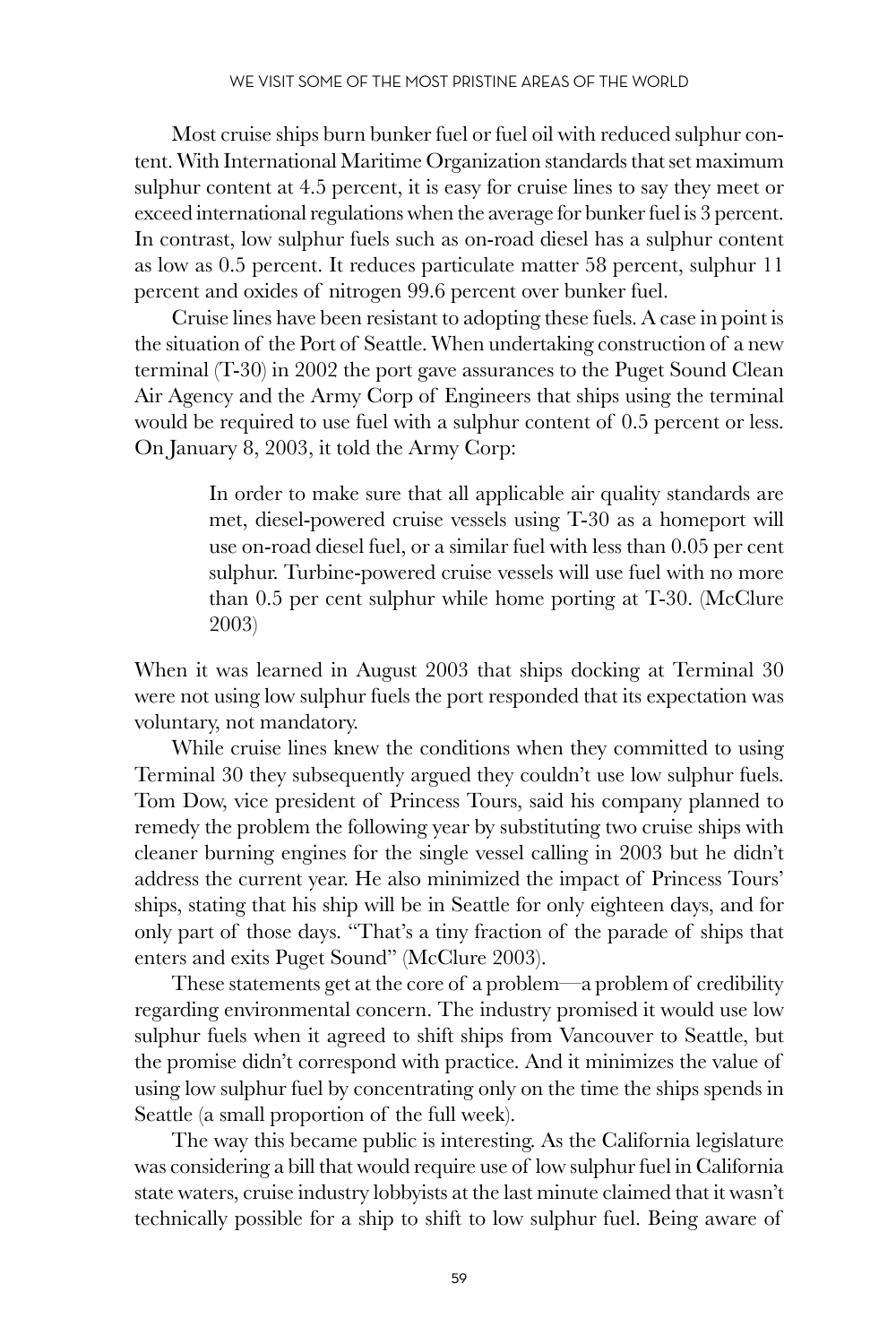the commitments made to Seattle and of Seattle's requirements, Bluewater Network (which was a proponent of the legislation) contacted the Port of Seattle and asked: "Aren't you using low sulphur fuel there?" The answer: "Well, no they're not. Not any more." The disclosure had the effect of killing California's initiative to have cruise ships do in its waters what was believed to be the practice in Seattle (Klein 2005a: 166–169).

To address the problem of emissions from auxiliary engines run for electricity while a ship is docked, some ports and cruise lines have made arrangements for ships to hook into the shore-side power grid. This was first introduced in 2001 in a partnership between the port of Juneau and Princess Cruises and is slowly expanding to other locations.

Another initiative that appeared at first blush to have potential was introduced by Holland America Line in June 2007. It announced a pilot project that used a saltwater air emission scrubber on its *Zaandam*. When *Zaandam* operated on the west coast of North America (British Columbia and Alaska) it used fuel with a sulphur content of about 1.8 percent; while operating during the winter months in the Caribbean the sulphur content was as much as 3 percent (Montgomery 2007a). The scrubber, at a cost of \$1.5 million, was supposed to reduce emissions, chiefly sulphur.

The scrubber was used in June 2007 to counter a campaign initiated by Denise Savoie and Peter Julian, members of Canada's parliament from British Columbia. Savoie, representing Victoria (a quickly expanding cruise port), called on government to begin a process that would lead to a clean cruise ship act. The industry responded that the scrubber and awts were examples of why legislation wasn't needed. Both lent support to the industry's claim of its voluntary exercise of responsibility.

Ironic to some, at the end of the summer cruise season in the Pacific Northwest it was learned that the scrubber system, which uses seawater pumped through the stacks to chemically scrub sulphur and other contaminants from ship emissions and then dumps the water back overboard, was actually contributing to increased greenhouse gases. Research out of Sweden and the U.K. indicated:

> When sulphuric acid is added to seawater by scrubbers, carbon dioxide is freed from the ocean surface. Each molecule of sulphuric acid results in release of two molecules of carbon dioxide as the ocean attempts to retain its alkaline balance. (Montgomery 2007b)

Air emissions continue to be a concern, with no quick fixes in sight. Reducing the sulphur content of the fuel appears to be the most promising short-term solution. In June 2007 Norway announced a complete ban on heavy fuel oil onboard ships inside the two large nature reserves covering most of the waters of eastern Svalbard. It also announced a nitrous oxide tax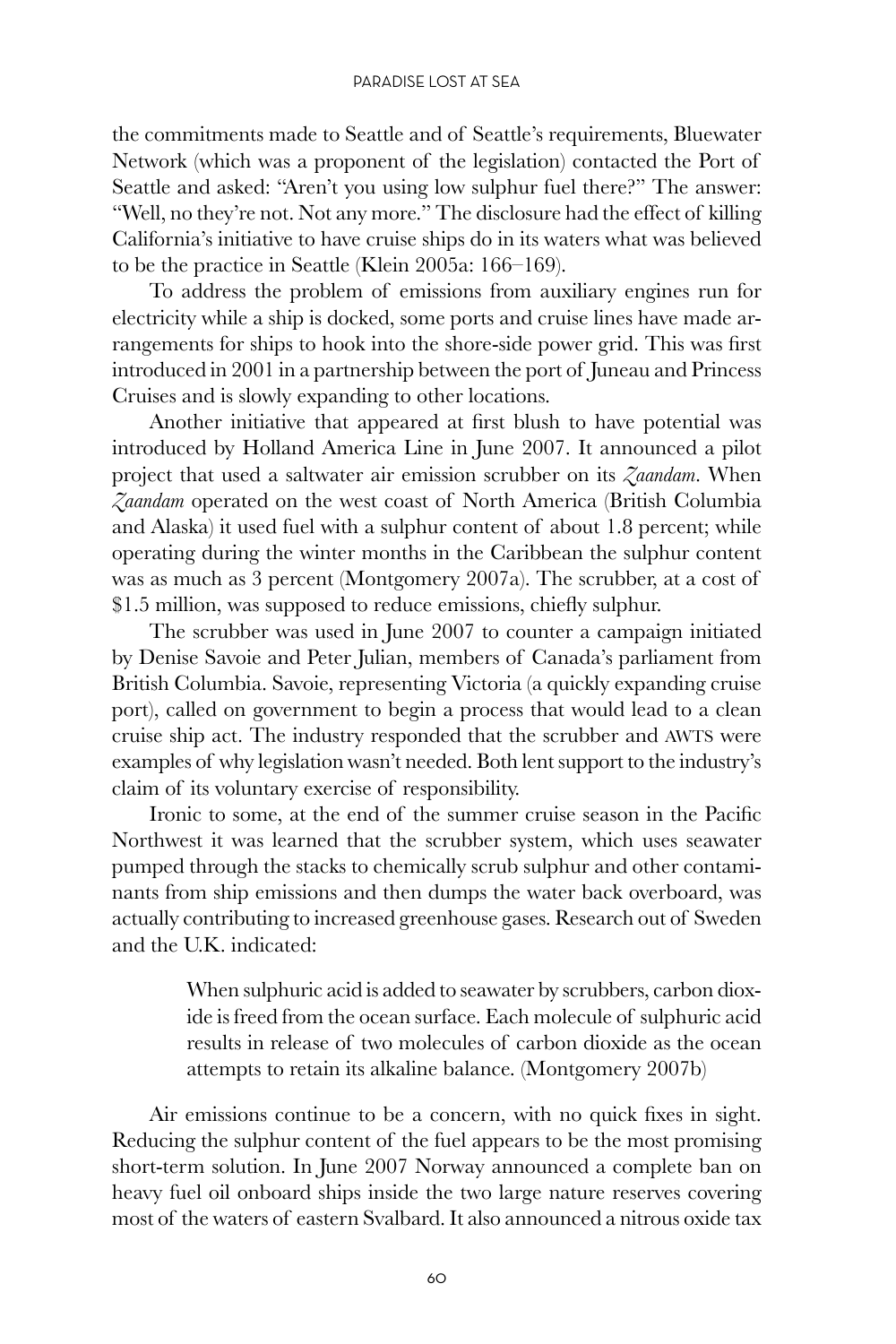on all cruise ships beginning in 2009 (fifteen kroner per kilo for bunker fuel, as low as four kroner per kilo for fuel with low nitrous oxide). Rather than embracing Norway's concern Holland America Line announced it would cancel all of its Norwegian itineraries in 2009 (*Shipping Gazette* 2007).

# The Industry's Environmental Record

At the same time as projecting a positive environmental image the cruise industry paid tens of millions of dollars in fines for environmental offences. These include dumping garbage in plastic bags overboard, discharging into the ocean hazardous wastes and oily bilge water that by-passed the oily water separator, releasing into coastal waters sewage and other wastewater in contradiction of promises and water quality standards and violating air quality regulations (particularly in Alaska). Violations were most frequent in the 1990s. Enforcement efforts (initially in Bermuda and Grand Cayman and later in the U.S.) have impacted industry practices and behaviour.

The U.S. began stricter enforcement for pollution offences in 1993 following a number of unsuccessful attempts to have the problem addressed by the state where offending ships were registered. In October 1992, it notified the International Maritime Organization's Marine Environmental Committee that it had reported MARPOL violations to the appropriate flag states 111 times, but received responses in only about 10 percent of the cases. Subsequently, between 1993 and 1998, the U.S. Government charged 104 ships with offences involving illegal discharges of oil, garbage and/or hazardous wastes (GAO 2000). It also began levying fines: one-half million dollars from Princess Cruises for dumping more than twenty plastic bags full of garbage off the Florida Keys; one million dollars from Palm Beach Cruises after Coast Guard surveillance aircraft videotaped the Viking Princess intentionally dumping of waste oil 3.5 miles from the port of Palm Beach; one-quarter million dollars from Regency Cruises after it admitted two of its ships dumped garbage-filled plastic bags in Florida waters; and one-half million dollars from Ulysses Cruises for two incidents of plastic-wrapped garbage being thrown from the *Seabreeze* off Miami and two cases of dumping oily bilge water. And there were many more. But the most significant, in 1998, 1999 and 2002, were fines levied against Royal Caribbean (\$30.5 million), Holland America Line (\$2 million), Carnival Corporation (\$18 million) and Norwegian Cruise Line (\$1.5 million) (see Klein 2002: 83–89 and Klein 2005a: 135–143).

Fines brought unwanted and negative media attention to the cruise industry. At the height, just after U.S. Attorney general Janet Reno chastised Royal Caribbean for using the nation's waters as its dumping ground while promoting itself as an environmentally "green" company, the International Council of Cruise Lines (iccl) issued a press release affirming the cruise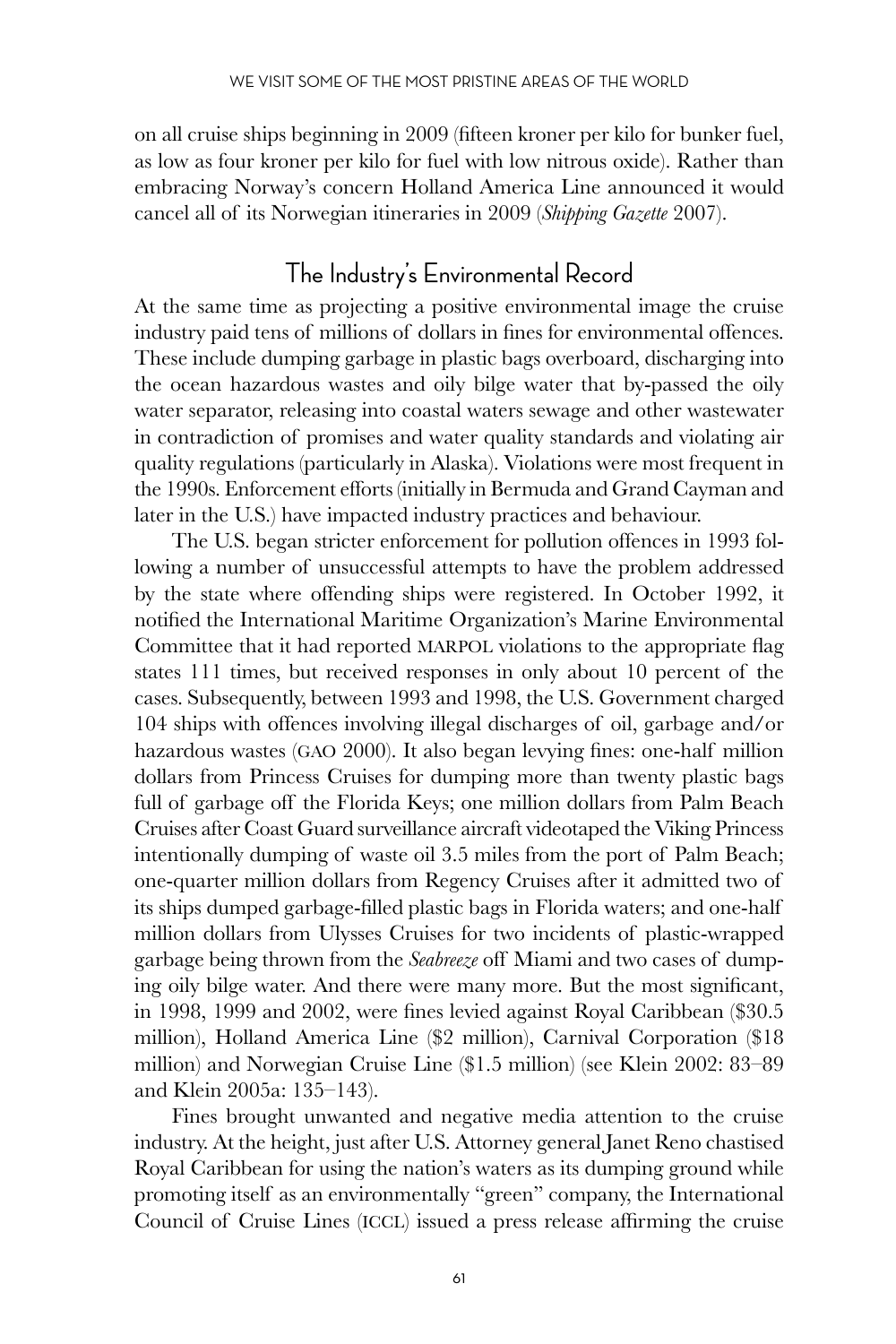industry's commitment to maintaining a clean environment and to keeping the oceans clean.

> Regrettably, there have been violations of environmental laws involving cruise lines in the past few years. These incidents have served as an important wake up call, causing our industry to redouble its efforts to improve its environmental performance. (ICCL 1999)

Two years later, in July 2001, while Carnival Corporation and Norwegian Cruise Line were under investigation and immediately after Alaska's senate cleared the way for final vote on the Alaska Cruise Initiative (which would set standards for wastewater discharges into the state's waters), ICCL released *Cruise Industry Waste Management Practices and Procedures*. The standards contained in the document effectively were the same as what already existed in U.S. law and or international conventions such as MARPOL. They represented a commitment to abide by existing laws and regulations.

Despite being mandatory, violations appeared to have no impact on a cruise line's iccl membership or status in the organization. Carnival Corporation, for example, was back in federal court within a year of pleading guilty in 2002 to six counts of falsifying records in relation to oil discharges from five ships operated by Carnival Cruise Lines. It had been summoned in July 2003 after a probation officer reported that the company failed to develop, implement and enforce the terms of an environmental compliance program stemming from the 2002 plea agreement. Holland America employees reportedly submitted twelve audits that contained false, misleading and inaccurate information (Dupont 2003). Carnival Corporation replied to the court that three environmental compliance employees had been fired for the reports but it did not admit violating its probation. In a settlement signed August 25, 2003, Carnival agreed to hire four additional auditors and to provide additional training for staff (Perez 2003: D1).

The corporation was again under investigation in March 2004 for illegal discharges. Holland America Line, a wholly owned subsidiary of Carnival Corporation, notified the United States and Netherlands governmental authorities that one of its chief engineers had admitted to improperly processing oily bilge water on the *Noordam*. According to the company's filing with the U.S. Securities and Exchange Commission, a subsequent internal investigation determined that the improper operation may have begun in January 2004 and continued sporadically through March 4, 2004. Several months later, in July 2004, Holland America Line was again in the news when its former vice president for environmental compliance pleaded guilty to certifying environmental compliance audits that had never been done (Klein 2005a). iccl's lack of comment and absence of action contrasts starkly with how it proudly promoted its mandatory practices and procedures.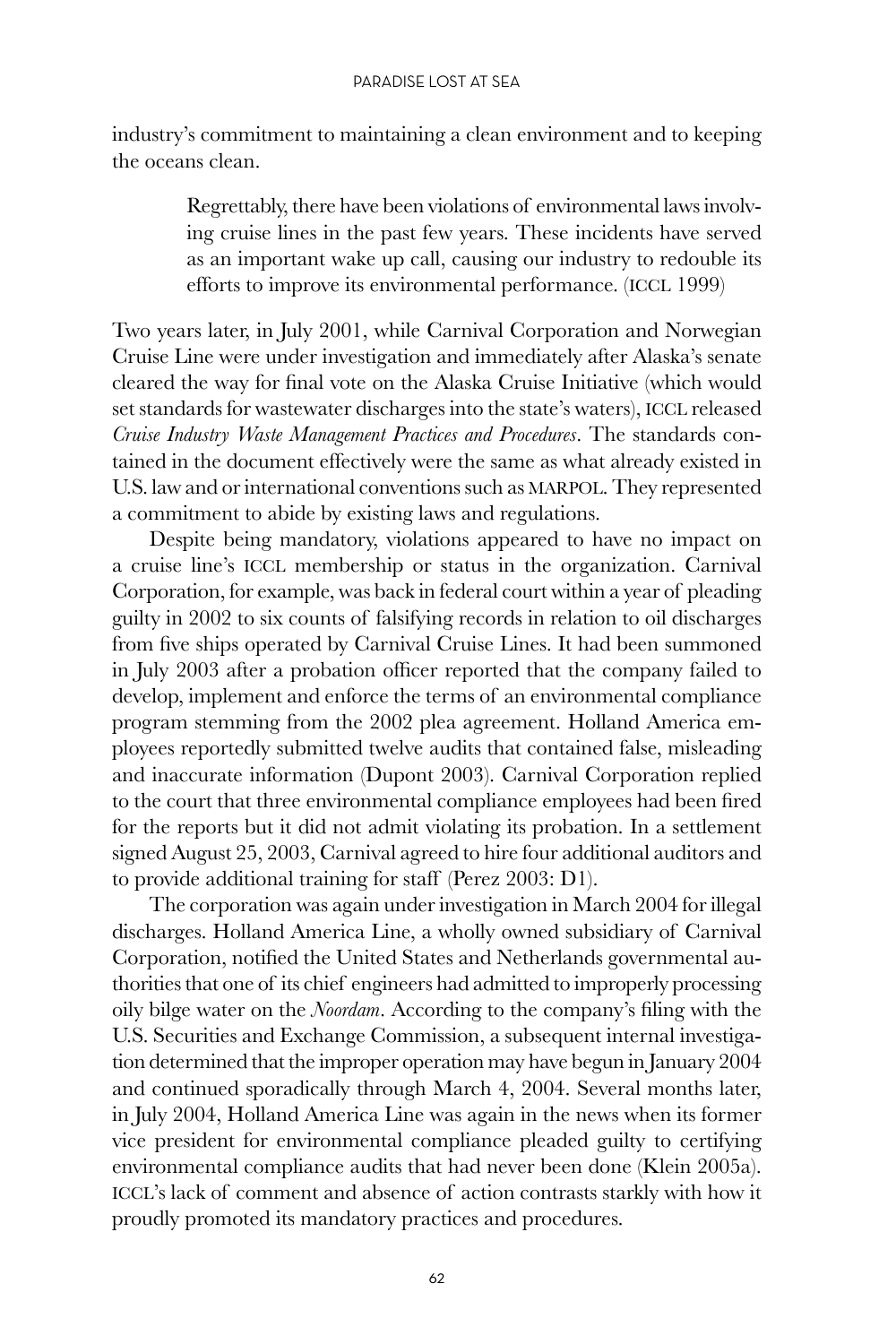Violations (or as the industry often calls them, accidents) continued. In February 2002, P&O's *Caronia* was detained and fined \$410,000 by Brazilian authorities after nearly 8,000 gallons of heavy fuel oil spilled into Guanabara Bay near Rio de Janeiro. In August 2002, Holland America Line's *Ryndam* discharged as much as 40,000 gallons (250 gallons according to HAL) of sewage sludge into Juneau harbour. The case went to a grand jury in Anchorage and after more than two years Holland America pleaded guilty to a single misdemeanour count of negligently discharging 20,000 gallons of untreated sewage. It paid fines and restitution amounting to \$700,000 and agreed to spend \$1.3 million to improve its ships' handling of waste.

In January 2003, Carnival Cruise Lines reported an incidental discharge of grey water while anchored one-half mile from land while in Avalon Bay (Catalina Island, California) (Klein 2005a: 142). One month later a Canadian couple aboard the *Norwegian Wind* reported observing whole beer bottles, whole wine bottles, beer and pop cans, corks, plastic plates, plastic utensils, plastic cups and organic material being tossed into the ocean from the back while the ship was between Hawai'i and Fanning Island. The company insisted it did nothing illegal even though discharge of plastics is strictly forbidden anywhere at sea. The couple reported what they saw to U.S. authorities but no action was taken against the company because the ship was in international waters at the time.

In March 2003 Crystal Cruises admitted that its *Crystal Harmony* had discharged 36,000 gallons of treated bilge, treated sewage and grey water into the Monterey Bay Marine Sanctuary the previous October. The discharge violated a written promise the company had made to discharge nothing while in the sanctuary. The discharge was discovered by a state official in a review of the ship's logs. When the company was challenged about the nondisclosure, the company's vice president defended their silence by saying the company hadn't broken any laws; they had only broken their word (Klein 2003a: 14).

Then in May *Norwegian Sun* was cited for the illegal discharge of 16,000 gallons of raw sewage into the Strait of Juan de Fuca; in October Carnival Cruise Lines paid a \$200,000 administrative fee to settle with the California State Lands Commission over the cruise line's non-compliance with the state's ballast water law; and in December it became public that the industry had logged fourteen violations of a voluntary agreement it had with the state of Hawai'i that set clear limits on where discharges could take place.

Environmental violations have become less frequent more recently, but they still occur. In October 2005, NCL America's *Pride of Aloha* discharged approximately 300 gallons of effluent into Hilo Harbour; five months later the same ship discharged about seventy tons of treated effluent into Honolulu Harbour. Its sister ship, *Pride of America*, discharged a small amount of what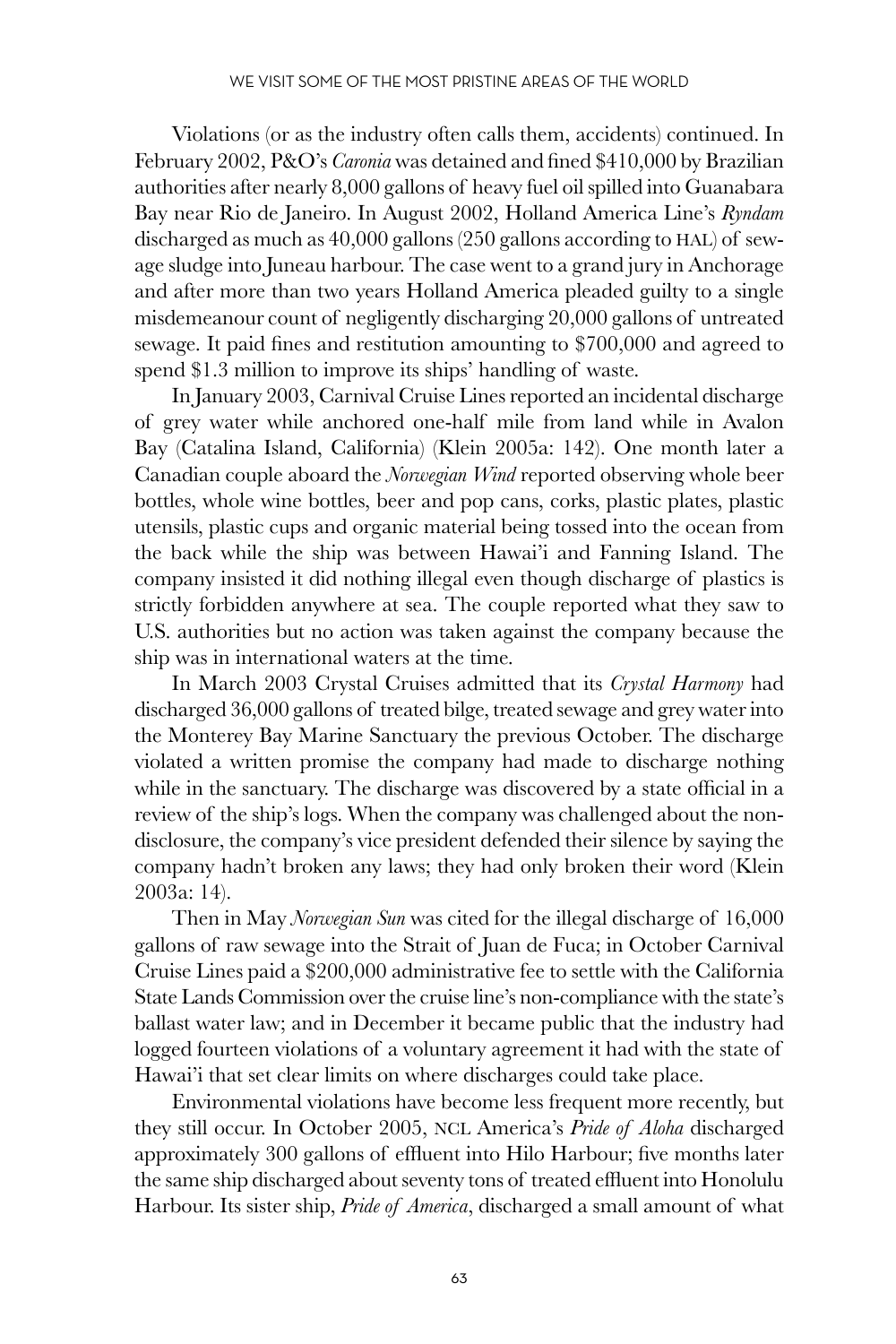appeared to be diesel fuel into Hilo Harbour in September 2007. And there have been multiple violations of voluntary memoranda of understanding between the cruise industry and the states of Hawai'i and Washington.

Two case illustrations give insight into the way some in the industry think. On November 13, 2006, *The Sunshine Coast Daily* in Australia reported taxi drivers in Vanuatu had gone on strike, refusing to transport passengers aboard P&O Australia's *Pacific Sky*, forcing them to walk five kilometres to town. The taxi drivers had just learned that the Vanuatu government was investigating the illegal dumping of one-half million litres of oil on the island. Apparently, deep holes were dug, lined with thin plastic and then filled with oil and raw sewage. The site was within one kilometre of a village and school and just above a river used for drinking, washing and swimming. The motivation: it would cost US\$30,000 to appropriately dispose of the waste at approved facilities in the region whereas dumping illegally cost less than \$200. The company faced a potential fine of \$35 million but in the end was able to convince the government that an apology and commitment to clean up the mess were sufficient.

A violation by Celebrity Cruises' *Mercury* gives further insight into the industry's thinking. The company was notified by the state of Washington in November 2006 that it would be fined for dumping one-half million gallons of sewage and untreated grey water into Puget Sound ten times over nine days in September and October 2005. The company initially denied the claim but it acquiesced when shipboard documents indicated otherwise. It then appealed to state officials for relief from penalty—each incident carried a \$10,000 fine—because three of the violations occurred on the Canadian side of the international boundary and Washington did not have jurisdiction. As well, the cruise corporation argued the discharges, while a violation of its memorandum of understanding with Washington, were not illegal in Canada (McClure 2006).

The state of Washington agreed to reduce the fine from \$100,000 to \$70,000, but the company paid the full \$100,000 after all. It said the money was never the issue; its concern was to ensure there was accurate information. It went on to say that paying the full amount was in order to demonstrate its commitment to protecting and preserving Washington State's marine environment (McClure 2007). It never apologized to Canada for the discharges and expressed no complementary commitment to the marine environment of British Columbia or Canada. It is as though the wastewater discharged in Canada was immaterial because it was legal. This appears inconsistent with industry claims to have a genuine and strong commitment to the environment.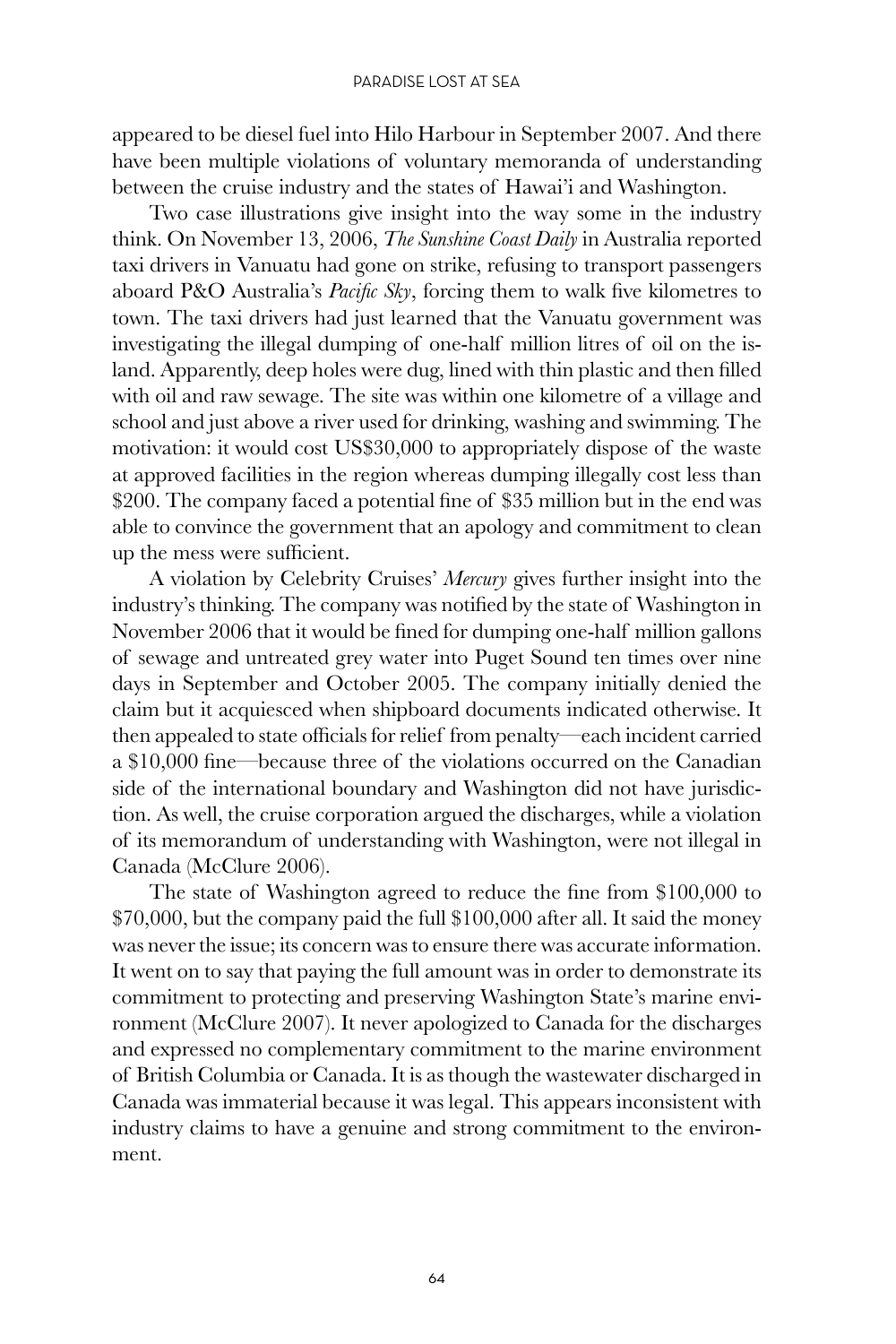#### Memoranda of Understanding versus Legislation

Violations in Washington State are against a memorandum of understanding (mou) between the state and the cruise industry as represented by the Vancouver-based Northwest Cruiseship Association (nwca). The mou in large part adopts standards contained in the International Council of Cruise Lines' *Cruise Industry Waste Management Practices and Procedures*. Unlike mous in other jurisdictions such as Florida and until 2006 Hawai'i, Washington has prescribed penalties for non-compliance. Enforcement is based on review of ship logs. There is no direct monitoring in real time.

A mou is a voluntary arrangement. As such it has limited enforceability in law and is largely based on trust. For this reason, mous are criticized by those concerned with the cruise industry's environmental practices. Their scepticism is supported by a 2003 report from the Paris-based Organization for Economic Co-operation and Development (OECD). The report directly questions the environmental effectiveness and economic efficiency of voluntary approaches and, focusing specifically on environmental policy, notes there are few cases where voluntary approaches have improved the environment beyond a business-as-usual baseline (OECD 2003).

The issue of trust has been raised by many concerned with cruise industry practices, especially in light of past violations. California Assemblyman Joe Simitian expressed it clearly when he introduced legislation to regulate cruise ship discharges in state waters: "Regrettably, cruise lines have a history of violating their agreements and gaming the system. 'Trust us' is no longer an effective environmental policy" (Weiss 2003: B1). Like folks in other states, he viewed legislation with enforceable standards and penalties as the only way to go.

However legislation isn't always better. Hawai'i is a case in point. In 2005 the cruise industry successfully lobbied for legislation that was much less stringent than the existing mou between Hawai'i and the nwca. The legislation was enacted on July 12, 2005. Two months later the nwca gave notice that it was transitioning out of the mou because of ambiguity and confusion caused by having two sets of standards. Rather than continue to voluntarily abide by the more stringent terms contained in the mou the industry chose the less comprehensive legislation (which it had supported). The industry gave notification without fanfare; it was made public two months later after it was learned by KAHEA—the Native Hawaiian Environmental Alliance.

Florida and Washington are the only two U.S. states to use a mou to set environmental standards for cruise ships. Three states, Maine, California and Alaska, have enacted legislation. The advantage of legislation is that it codifies standards and permits legal recourse for violations.

In April 2004, the state of Maine enacted legislation governing discharges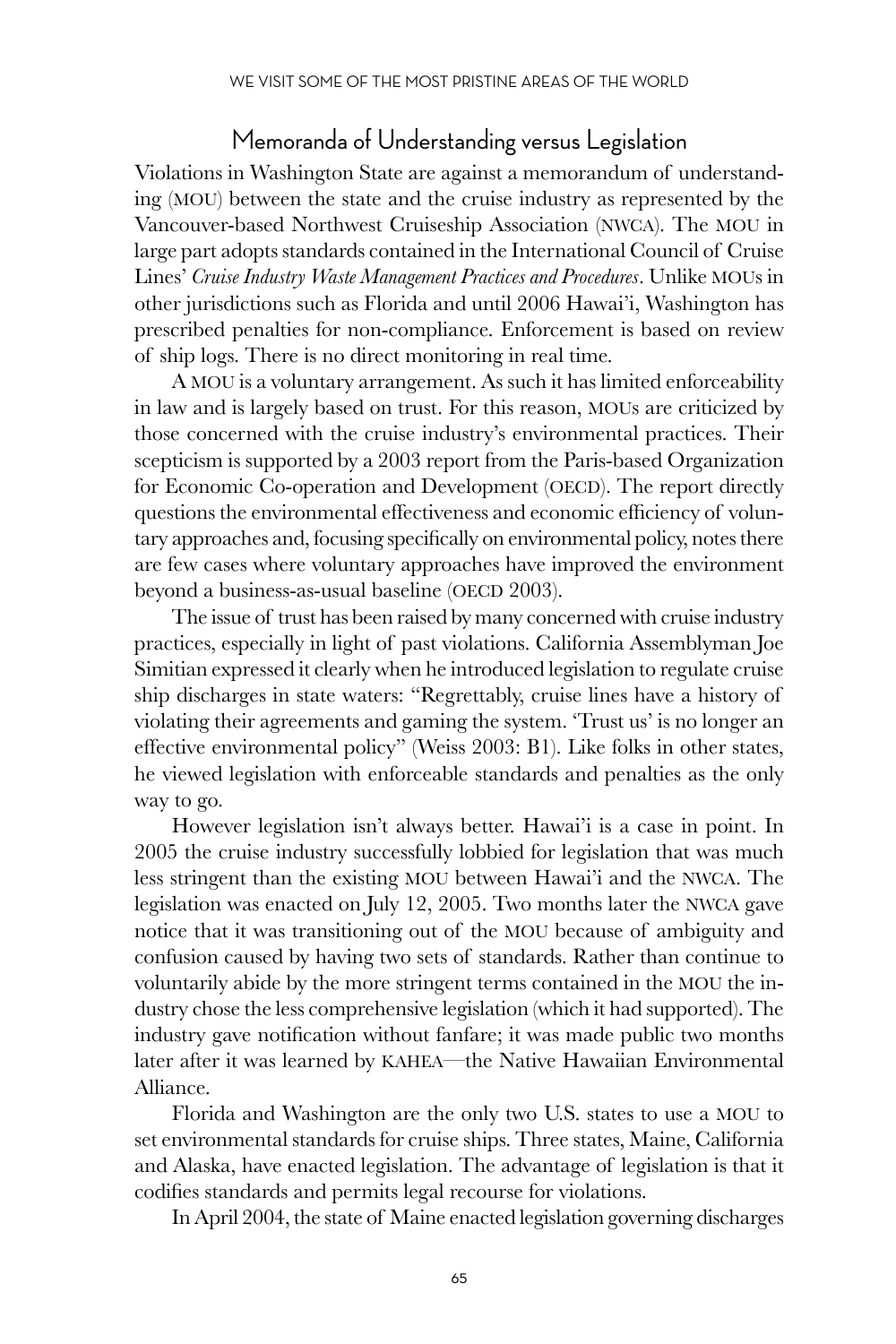of grey water or mixed black/grey water into coastal waters of the state. The legislation applies to cruise ships with overnight accommodations for 250 or more passengers and allows such vessels into state waters only if they have advanced wastewater treatment systems, comply with discharge and recordkeeping requirements currently in place in Alaska and secure a permit from the state Department of Environmental Protection. Maine's legislation also directed the state to apply to the U.S. Environmental Protection Agency for designation of up to fifty "No Discharge Zones" (NDZs) in order that Maine could then prohibit black water discharges into state waters. In June 2006 the EPA approved the state's NDZ request for Casco Bay, which is where Portland is located.

California enacted three bills in 2004. One bars cruise ships from discharging treated wastewater while in the state's waters, another prohibits vessels from releasing grey water and the third prevents cruise ships from operating waste incinerators. A year earlier the state enacted laws banning passenger ships from discharging sewage sludge and oil bilge water as well as prohibiting vessels from discharging hazardous wastes from photo processing and dry cleaning operations into state waters. In 2006 California enacted a law that required the state to adopt ballast water performance standards by January 2008 and sets specific deadlines for the removal of different types of species and bacteria from ballast water by the year 2020.

### Alaska Takes the Lead with Legislation

Alaska is both the first and the most recent to enact environmental legislation applying to the cruise industry. Broad-based concerns about pollution from cruise ships arose in the state after Holland America Line in 1998 and Royal Caribbean International in 1999 pleaded guilty to criminal charges of dumping oily wastes and hazardous chemicals in Alaska's Inside Passage. In addition to the federal fines paid by both companies for their violations in Alaskan waters, Royal Caribbean International was levied a \$3.5 million fine in January 2000 in state court. These fines, and the behaviour for which they were assessed, spurred an increased interest in monitoring cruise ships; not just for oil pollution but sewage and air pollution. The State Department of Environmental Conservation (DEC), with the U.S. Coast Guard, launched a cruise ship initiative in December 1999.

The initiative began with meetings between the State, Coast Guard, Environmental Protection Agency, cruise industry and environmental groups in order to discuss the activities and operations of cruise ships, with a view toward an assessment of possible environmental issues. When the workgroups realized there was little technical data to support industry claims they developed a scheme for sampling wastewater from cruise ships and for monitoring air emissions. Participation was voluntary. Thirteen of twenty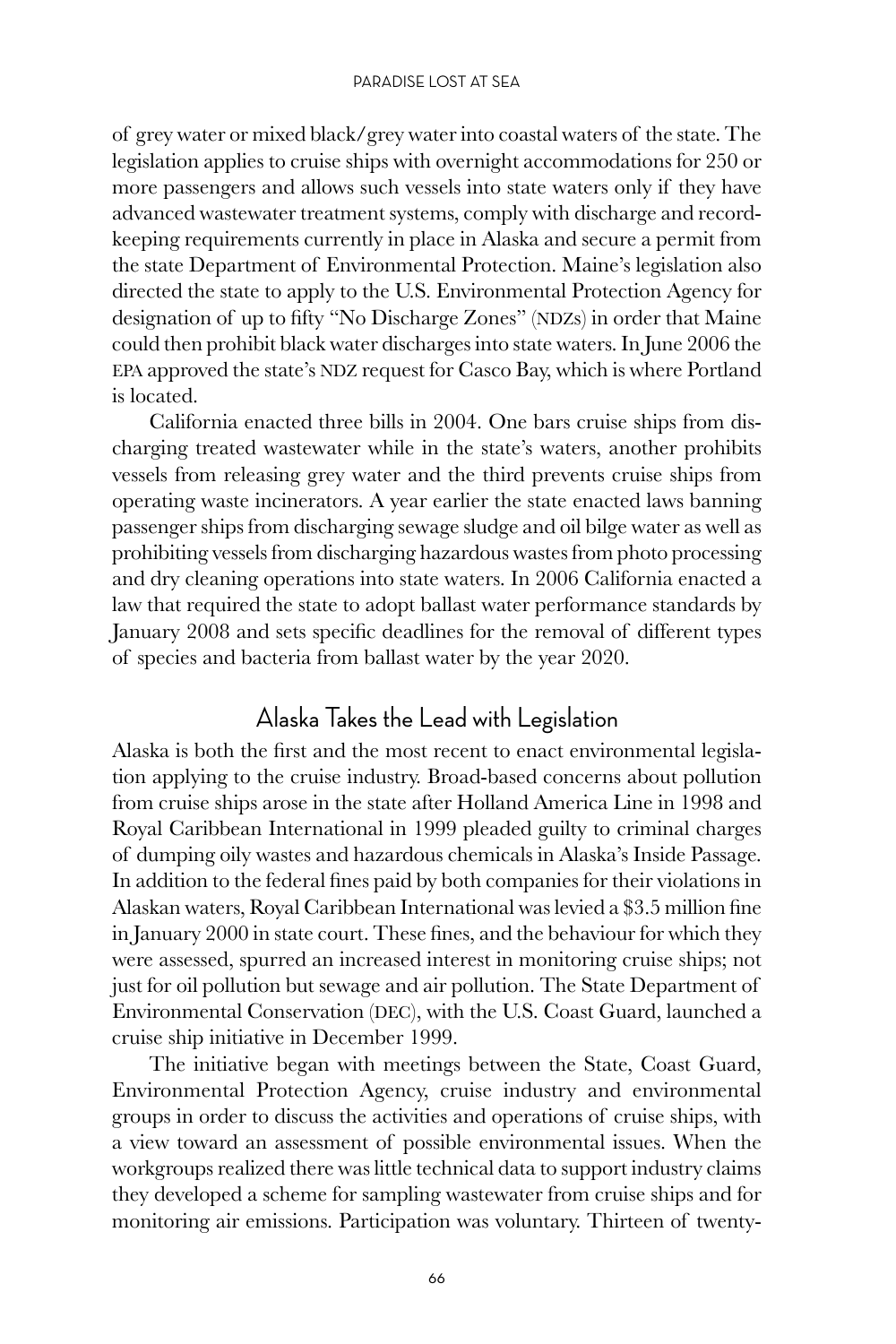four ships refused to participate, choosing instead to go beyond twelve miles to dump raw sewage without monitoring and without limitations.

The findings from monitoring during the summer of 2000 were, in the words of Alaska's governor, "disgusting and disgraceful." Concern was raised about both wastewater and air emissions. The results led in December 2000 to introduction by Alaska's Senator Frank Murkowski of federal legislation that prohibited discharge of raw sewage in specific areas of Alaska's Inside Passage and set standards for discharge of treated sewage. Vessels with AWTSs that were tested and certified to meet minimum standards were permitted to discharge treated sewage and grey water as close as one mile from shore and at speeds less than six knots.

Monitoring results also produced a response from the state. In March 2001 Alaska Governor Tony Knowles introduced legislation that would enforce state clean-air and -water standards for cruise ships and that would have monitoring and inspections, which would be funded by a one dollar fee per passenger. The legislation took effect July 1, 2001.

The Alaskan law was not more stringent than current U.S. law regarding the disposal of sewage or pollution from smokestack emissions. But it was unique in that it established enforceable standards and included a verified program of sampling, testing and reporting of wastewater and air discharges. Alaska became the first U.S. state with the authority to inspect ships, prosecute violators and regulate air pollution as well as sewage.

Alaska's Cruise Ship Initiative, as it was called, also established a scientific advisory panel to evaluate the effectiveness of the law's implementation and to advise the state on scientific matters related to cruise ship impacts on the Alaskan environment and public health. In February 2004 the state reported that the standards had prompted large ships to either install advanced wastewater treatment systems that meet the effluent standards or to manage wastes by holding all of their wastewater for discharge outside of Alaskan waters (beyond three miles from shore).

In 2006 Alaska took another major step when, as a result of a citizen's ballot initiative, it required cruise lines to pay a corporate income tax on casino revenues plus \$50 for each passenger entering the state. The initiative also increased fines for wastewater violations, mandated new environmental regulations for cruise ships, such as a state permit for all discharges of treated wastewater and introduction of environmental observers (ocean rangers) on all cruise ships in state waters. Revenues from the taxes would be disbursed to local communities affected by tourism and would fund public services and facilities used by cruise ships. Supporters of the initiative contend that the cruise industry does not pay enough in taxes to compensate for its environmental harm to the state and for the services it uses. Opponents argued that the initiative would hurt Alaska's competitiveness for tourism. The cruise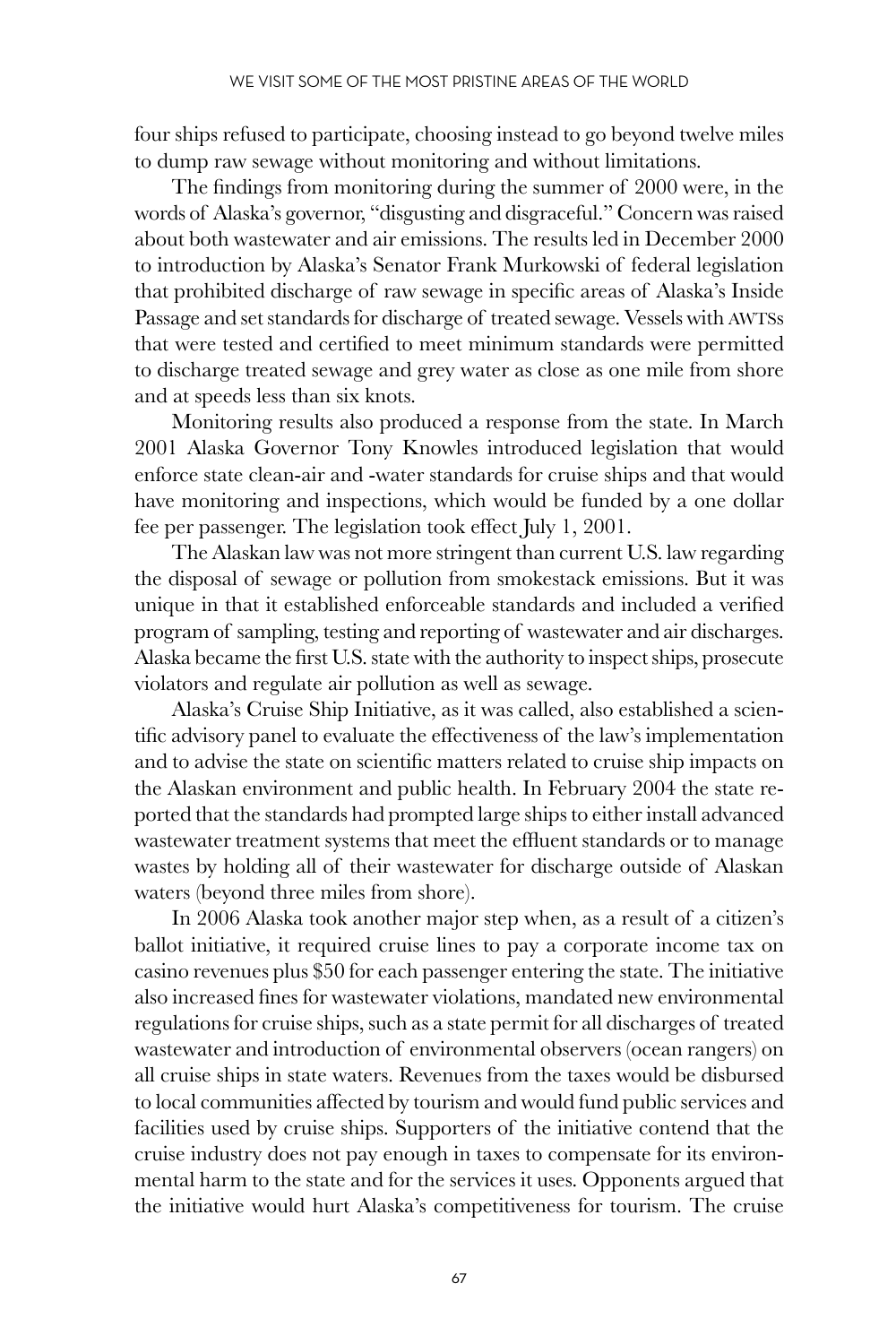industry worked hard to defeat the legislation, first at the ballot box (a campaign that reportedly spent more than \$2 million) and later in the courts, but was unsuccessful. Elements of the ballot initiative continue to be fought over in the Alaska legislature.

#### The Case of Canada

It is interesting that while Alaska raised its standards for cruise ships and increased its enforcement and Washington signed a mou that it believed had comparable effects, the government of Canada remained relatively passive, essentially looking the other way. In January 2003 the cruise industry publicly announced at a community forum in Monterrey Bay, California, that it was working with Canada on a voluntary set of regulations. This was the first public disclosure that such a plan was in the works. The Canadian Centre for Policy Alternatives subsequently issued two reports challenging the guidelines and questioning a wholly voluntary approach (Klein 2003a, 2003b). Issues were also raised by the Georgia Straight Alliance and Vancouver Island Public Interest Research Group (see Gorecki and Wallace 2003). Some minor changes were made.

A year later, in January 2004, Transport Canada issued *Pollution Prevention Guidelines for the Operation of Cruise Ships under Canadian Jurisdiction*. The guidelines were voluntary, essentially stating Canada's expectations for the industry. There was no mechanism for monitoring or enforcement, leaving the status quo unchanged. Transport Canada replaced the guidelines with regulations in May 2007, which again lacked a mechanism for monitoring cruise ships and therefore for enforcement of stated standards.

The government appears to have a longstanding belief that cruise ships don't discharge wastes in Canada. There are violations in Alaska and violations in Washington but somehow the same cruise ships clean up their act when they are in British Columbia. It is possible but unlikely. The industry's own data casts some suspicion. Maps produced as part of a 2006 study commissioned by iccl and conducted by Conservation International show discharges close to shore and within close proximity to Marine Protected Areas in B.C.'s inside passage (OCTA 2006: Appendix 2: 20, 21). As well, known violations on both coasts of Canada appear to have been effectively ignored.

Given the state of affairs, Denise Savoie and Peter Julian, NDP members of Parliament from British Columbia, called on Canada's federal government to begin work on a clean cruise ship act. They held a press conference in June 2007 to announce their initiative, which included Private Member's legislation calling for hearings in Parliament. No government action followed.

The cruise industry opposed the initiative, stating that it didn't need any more regulation, especially in view of its exemplary environmental record.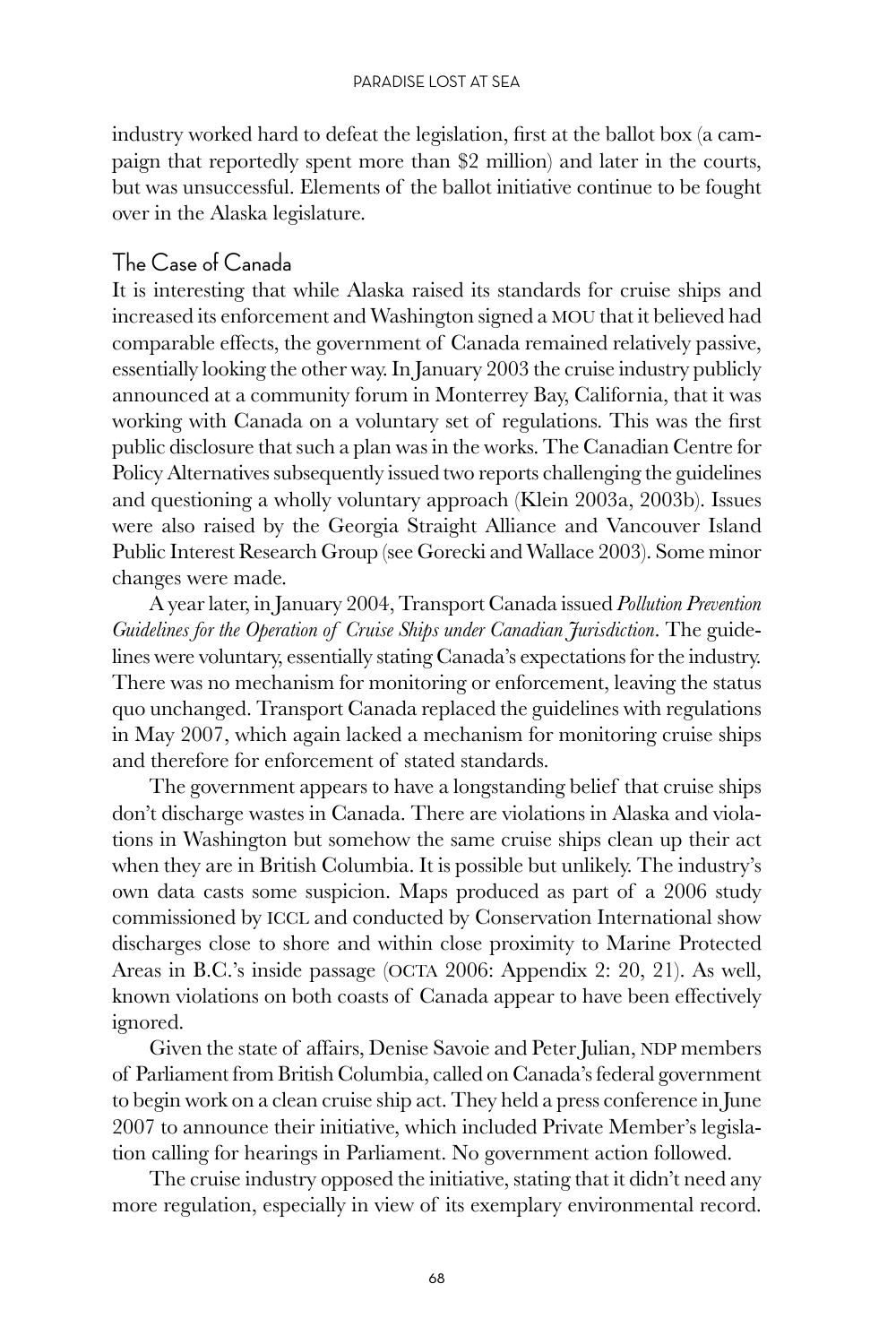As in the past, it said "it has considerably less impact on the environment than cities like Victoria that still dump raw sewage into our coastal waters" (Shaw 2007). To some the industry's opposition to the initiative is surprising. If their behaviour is so environmentally sensitive and responsible then the obvious question is why they wouldn't embrace legislation that sets regulations consistent with practices they claim are already in place. Without a strong environmental movement behind Savoie's and Julian's efforts, it didn't go far.

#### South of the Border

The concept of a clean cruise ship act first surfaced in the United States in the early 2000s. Then in April 2004 Senator Richard Durbin (with nine co-sponsors) and Representative Sam Farr (with forty-two co-sponsors) introduced in the U.S. Congress a bill that would regulate wastewater discharges from cruise ships in U.S. coastal waters. The legislation was free-standing and would not require U.S. ratification of Annex IV of MARPOL (*Regulations for the Prevention of Pollution by Sewage from Ships*), an Annex that came into force September 27, 2003, but from which the U.S. continued to withhold its consent. Without U.S. support it had taken nearly thirty years for Annex IV to be ratified by more than seventy-five countries representing more than 50 percent of the world's ocean going ship tonnage.

The provisions of the *Clean Cruise Ship Act* were much more stringent than marpol. Cruise vessels entering a U.S. port were prohibited from discharging sewage, grey water or bilge water into waters of the United States, including the Great Lakes, except in compliance with prescribed effluent limits and management standards. It directed epa and the Coast Guard to promulgate effluent limits for sewage and grey water discharges from cruise vessels that were no less stringent than the more restrictive standards under the existing federal law regarding Alaska's Inside Passage. The legislation also sought to broaden federal enforcement authority, including inspection, sampling and testing.

In effect, the *Clean Cruise Ship Act* would require all cruise ships discharging in U.S. waters (within two hundred miles) to have an advanced wastewater treatment system and would subject these systems to regular monitoring and testing; no discharge would be permitted within twelve miles of the coastline. The legislation failed to move out of Committee in 2004; it was reintroduced in 2005 and again failed to be considered before the end of that session of Congress. It was redrafted and reintroduced in April 2008. The new legislation would prohibit discharge of sewage, grey water and bilge water within twelve miles of shore. For discharges beyond twelve miles the Environmental Protection Agency will be charged with standards based on the best available technologies.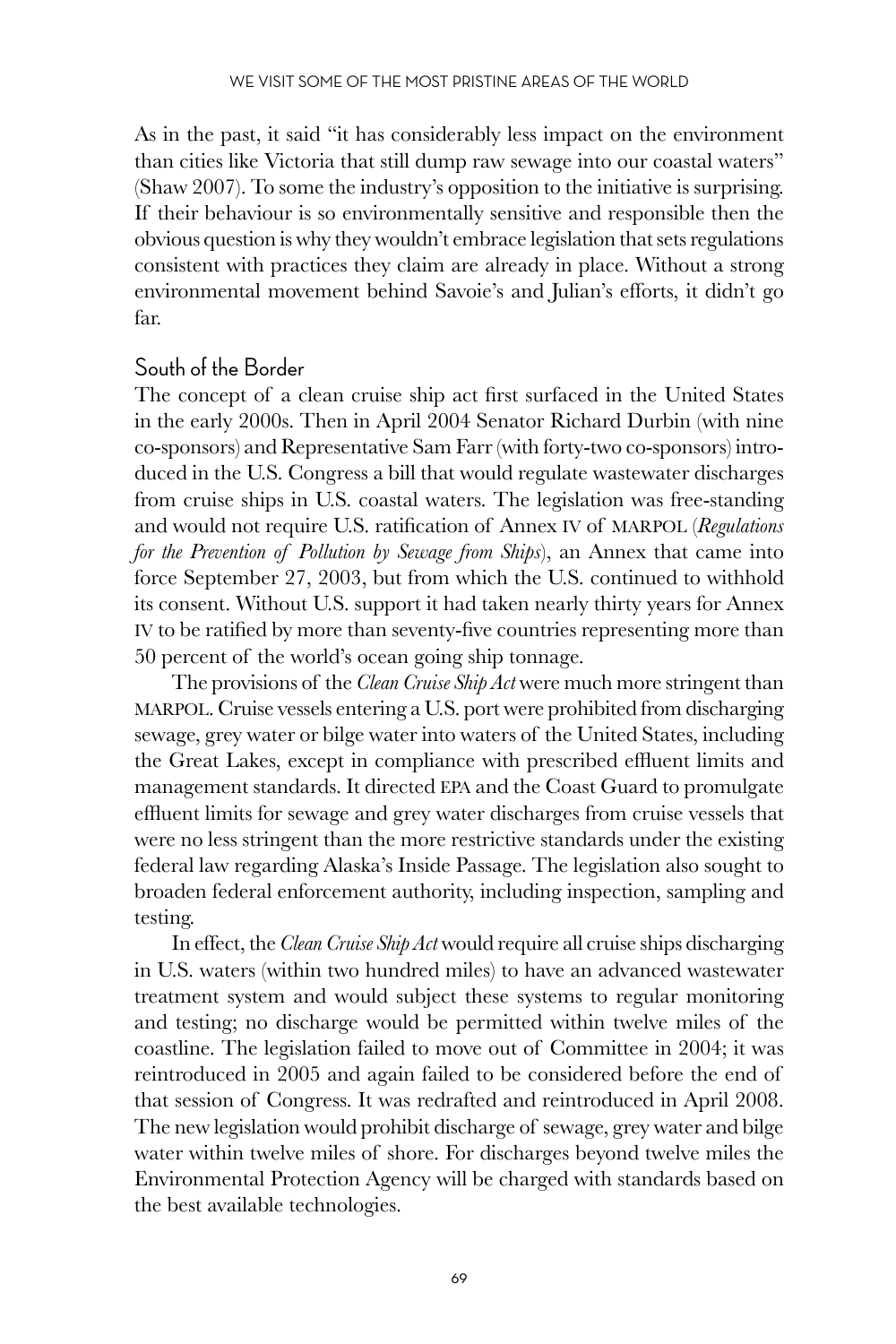#### Paradise Lost At Sea

Cruise industry groups opposed the legislation, arguing that it targeted an industry that represents only a small percentage of the world's ships and that the industry's environmental standards already meet or exceed current international and U.S. regulations. Conservation International (ci) was enlisted in a joint project that effectively "green washed" the cruise industry to bolster its case (see Klein 2005a: 150–156). With funding from the International Council of Cruise Lines, ci's Centre for Environmental Leadership in Business issued a report in March 2004 complimenting the industry on its environmental record and leadership. In December of that year the industry funded ci's Ocean Conservation and Tourism Alliance (OCTA).

The OCTA focused on four priority areas: best practices for wastewater management, establish destination partnerships, promote environmental education and promote vendor environmental education. Except for best practices for wastewater management, which essentially encouraged the industry to continue its installation of advanced wastewater treatment systems (despite opposing similar calls from environmental organizations such as Bluewater Network and Oceana), OCTA's priorities dissuaded attention from cruise industry practices. Instead they focused on what could be done by those on land, such as ports, to improve the cruise industry's environmental impact; or placed the industry in context as a smaller threat to the health of the oceans than things such as runoff from farming in the U.S. Midwest. octa activities proved to be excellent as a public relations campaign.

While opposed by the industry, the *Clean Cruise Ship Act* was actively supported by a broad-based coalition of environmental groups that were at the core of the move for its promulgation and introduction (see Klein 2007a). Some of these groups were national in scope, such as the act's key proponents: The Ocean Conservancy, Oceana and Bluewater Network; others had mainly a local focus. As the cruise industry has continued to project a more positive image, environmentalists' interest in cruise ship issues and the C*lean Cruise Ship Act* have waned. Since 2006 many national environmental organizations in the U.S. have shifted to what they perceive to be higher priorities or to areas that foundations and other organizations are willing to fund. Local organizations are consequently left even more on their own. It is still useful to take a glimpse at those involved in the campaign for the C*lean Cruise Ship Act*.

#### Environmental Organizations and the Clean Cruise Ship Act

One of the first organizations to openly criticize the cruise industry's environmental practices was The Ocean Conservancy (TOC). Formerly known as the Centre for Marine Conservation, toc became directly involved with cruise industry issues when it released in May 2002 *Cruise Control: A Report*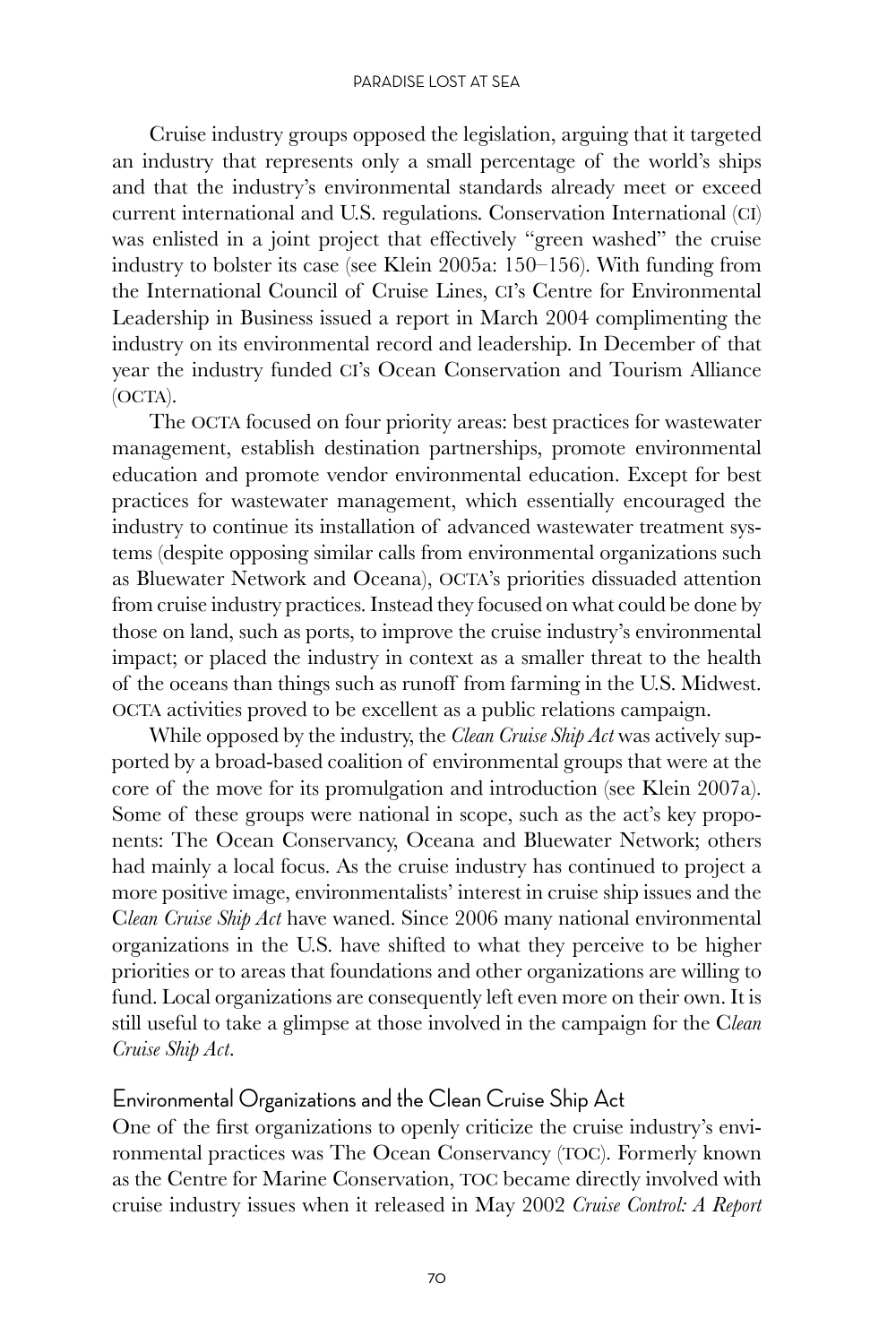*on How Cruise Ships Affect the Marine Environment*. Royal Caribbean, which had provided a grant of \$450,000 (\$150,000 per year for three years) through its Ocean Fund for toc's non-cruise ship projects, expressed its "disappointment and dismay" over the report and withdrew funding from The Ocean Conservancy's projects. In contrast to the publicity given when the grant was awarded no publicity or press release was issued when funding was withdrawn. In correspondence to the president of toc Royal Caribbean criticized the report and said, "You have dredged up and unloaded upon the public a bucketful of mostly tired, old accusations and downright inaccuracies about present day environmental practices and impacts." Royal Caribbean had tried unsuccessfully to quash toc's publication of the report.

The Ocean Conservancy engages in both national and local activities. Its field offices in Monterey Bay (California) and Key West (Florida) were key players in local initiatives to contain and prevent cruise ship pollution in adjacent national marine sanctuaries. In Monterey Bay specifically, a partnership that included toc, Friends of the Sea Otter and Save Our Shores was a critical force protecting the sanctuary and in taking decisive action against violators.

Vancouver-based Oceans Blue Foundation (OBF) was involved with cruise industry issues well before toc but by 2003 had become marginalized. The OBF was established in 1996 through a cooperative effort involving the Vancouver Port Authority, Tourism Vancouver, Tourism British Columbia, the Canadian Tourism Commission and private foundations and business leaders in British Columbia. A key project was the OBF's Cruise Ship Stewardship Initiative. The initiative focused on a plan whereby the cruise industry would voluntarily adopt standards of environmentally responsible tourism. The OBF planned to implement an eco-certification program that would identify and reward cruise lines that took meaningful and positive steps. This was at the forefront of the international wave to establish green certification of travel and tourism products.

The OBF held a series of meetings with environmentalists and the industry and in 2002 convened a roundtable involving representatives of the cruise industry and environmental organizations. The OBF hoped it could influence the industry's environmental practices. However, increasing dialogue led the organization to believe the cruise industry was insincere in its talk of changing practices and instead was using the cooperative process to undermine the obf's efforts. As the organization learned more about the industry's practices and experienced the industry's political games (including the industry's use of Canada-based David Suzuki Foundation (see Klein 2003b: 8)) it became more confrontational. In October 2002 the OBF published *Blowing the Whistle and the Case for Cruise Ship Certification*, a report that directly confronts contradictions between industry claims and practices. The OBF lost most of its funding.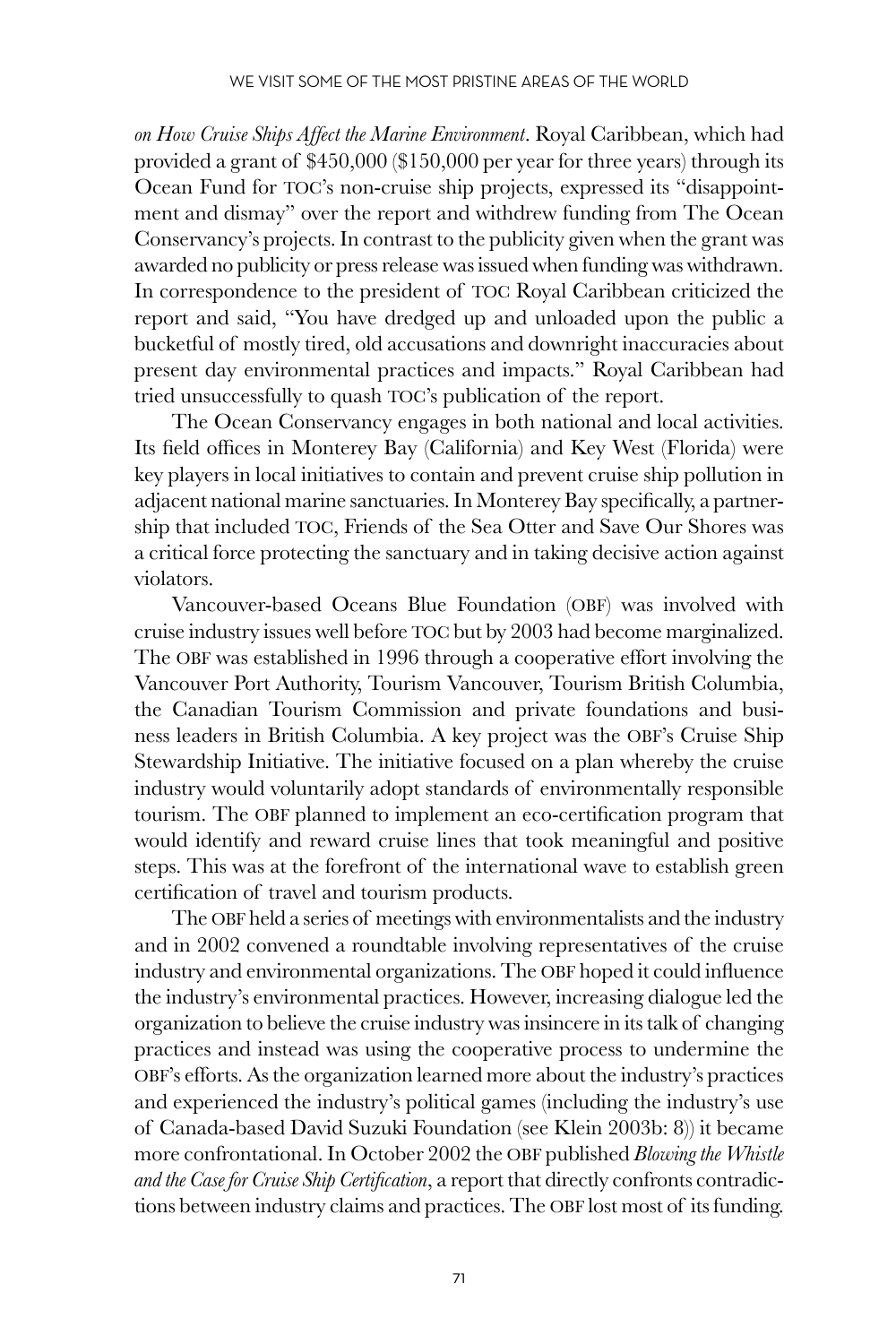Tourism Vancouver criticized the report and said "There are better ways of being able to encourage that kind of discussion and debate," that the matter would be raised with the Canadian Tourism Commission (CTC) and that Tourism Vancouver would consider ending support for the OBF. An official with the CTC was also critical, suggesting that "the CTC supports a balanced approach between environmental protection and economic development" (Tjaden 2002). The obf closed its doors a year later. A follow-up to the October 2002 report, completed in September 2003, was never published.

San Francisco-based Bluewater Network was another key player in pushing for the *Clean Cruise Ship Act*. It has been on the forefront of environmental activism related to the cruise industry since the late 1990s. It merged with London-based Friends of the Earth in 2005. Bluewater Network has used a mix of strategies in its efforts. It used the courts to pressure the U.S. Environmental Protection Agency to promulgate regulations to control vessel emissions, to force cruise lines to stop their habitual violation of laws prohibiting the discharge of ballast water in California waters and in 2003/2004 (and again in 2007) to challenge epa standards for air emissions from ships. It also engages in political lobbying. Bluewater Network was successful in 2003 in having enacted two of three bills it sponsored in the California legislature; it sponsored three bills that were enacted in 2004. This legislation, discussed earlier, regulated grey water, black water, incinerator usage, sewage sludge, hazardous waste and oily bilge water. And teaming with San Franciscans for a Clean Waterfront, Bluewater Network was involved in ensuring sufficient environmental protections around construction of a new cruise terminal in San Francisco. Friends of the Earth continues to seek regulations for cruise ship discharges and is focused on both the legislative front and the judicial front as a means for pressuring the epa to finally issue regulations for cruise ship waste streams.

Bluewater Network/Friends of the Earth also supports efforts of organizations in other jurisdictions. It participated in a lawsuit in Washington State following discharge of raw sewage in Puget Sound by Norwegian Cruise Line, brought to light cruise line violations of emission standards set by the Port of Seattle and has engaged in public education and social action campaigns in San Francisco, Seattle and nationally. In Seattle it partners with Ocean Advocates, an environmental organization that actively monitors and comments on development in the port, especially those involving the cruise industry.

The most recent actor on the scene is Oceana. Established in 2001 with funding largely from the Pew Charitable Trusts, Oceana merged with the American Oceans Campaign in 2002. It identified cruise ship pollution as one of its key areas of interest and undertook a cruise ship campaign in early 2003. Similar to the OBF, Oceana began by collaborating with the cruise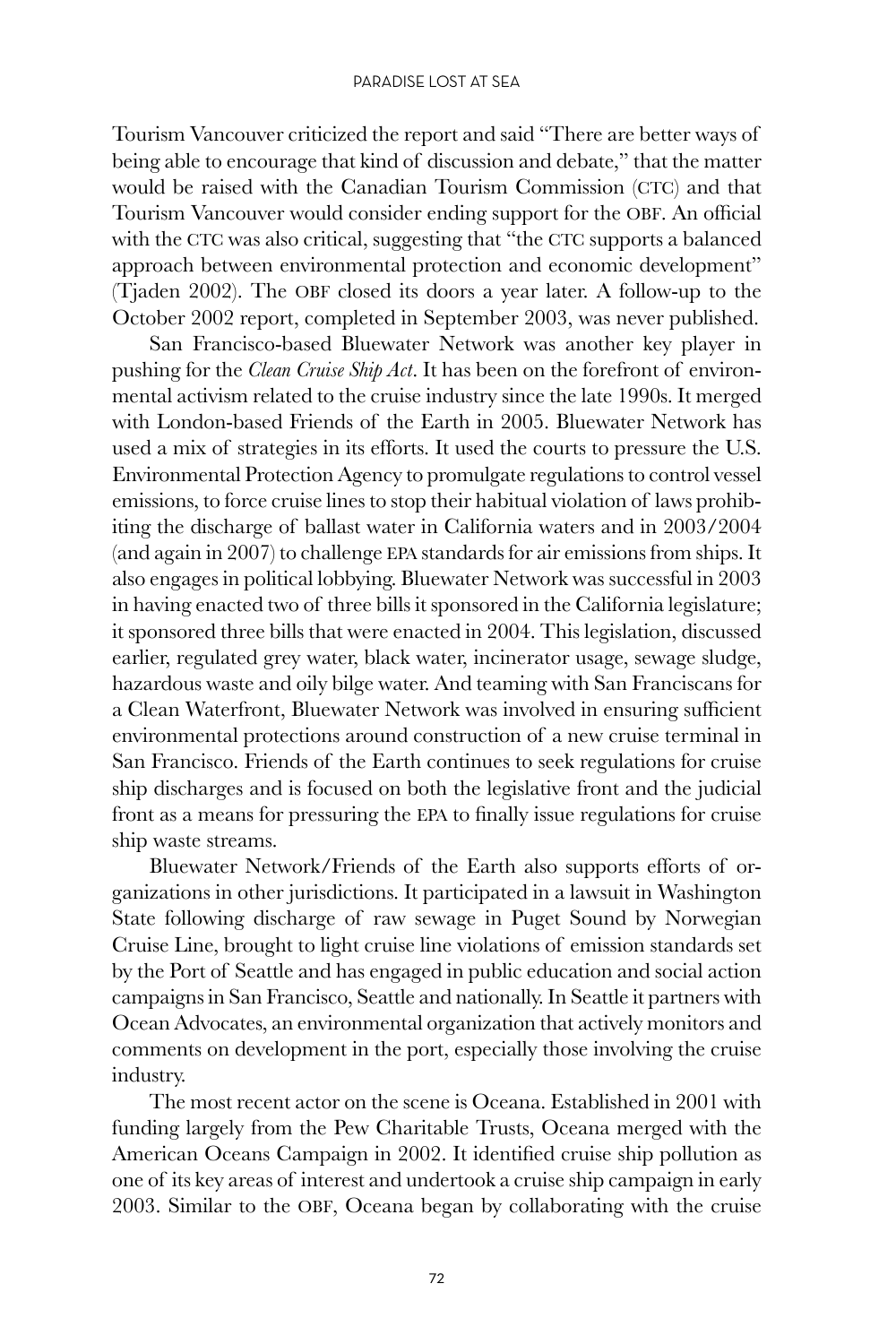industry. It engaged in discussions with Royal Caribbean Cruises Limited (operator of Royal Caribbean International and Celebrity Cruises) and asked for a commitment to upgrade wastewater treatment systems. At the same time Oceana engaged in public education and mild forms of social and political action.

Discussions between Oceana and Royal Caribbean broke down in July 2003. In Oceana's words they had been negotiating with Royal Caribbean; Royal Caribbean said it had engaged in meetings as part of its routine outreach to interest groups, environmental organizations, academic institutions and others (Londner 2003). Oceana launched a media campaign beginning July 21, 2003, and held rallies and media events in several cities across North America. The CEO of Royal Caribbean issued a form letter on September 24, 2003, responding to letters he received as part of Oceana's campaign. He clearly stated that the company discharged its black water and its grey water "only when we are 12 or more miles from the shore and moving at at least 6 knots." The letter proudly promoted Royal Caribbean's policies and procedures for exceeding Coast Guard requirements and as more strict than U.S. law requires. These claims appear to contradict a State of Hawai'i report in December 2003. It cites the company for twelve violations of a memorandum of understanding that prohibits discharges within four miles of the coast (Yamanouchi 2003).

Oceana escalated its campaign in October 2003, calling for a national boycott of Royal Caribbean, and in February 2004 placed advertisements for its cruise ship campaign on Google.com. After two days the ads, which did not mention Royal Caribbean by name, were banned. Google claimed that the ads violated its editorial policy, which prohibits ads criticizing other groups or companies. The ads reappeared two weeks later on Yahoo. In May 2004 Royal Caribbean announced a commitment to install awtss on all of its ships by 2008—exactly what Oceana was calling for. But RCCL said that Oceana's campaign had nothing to do with its decision. At the start of 2008 twelve of Royal Caribbean International's nineteen vessels and two of Celebrity Cruises' eight vessels did not have an awts. Oceana had already moved on to other issues after winning and scarcely took notice.

One other national organization involved with advocating for the *Clean Cruise Ship Act* was the Campaign to Safeguard America's Waters (c-saw). Like Bluewater Network, the c-saw began as a project of Earth Island Institute. It is dedicated to closing loopholes in federal and state water pollution regulations that allow millions of gallons of polluted wastes to be dumped into public waters and is actively engaged in the debate about the use of mixing zones to circumvent water quality standards. The cruise industry advocates thinking in terms of mixing zones, in effect saying "dilution is the solution" to discharge of its wastes.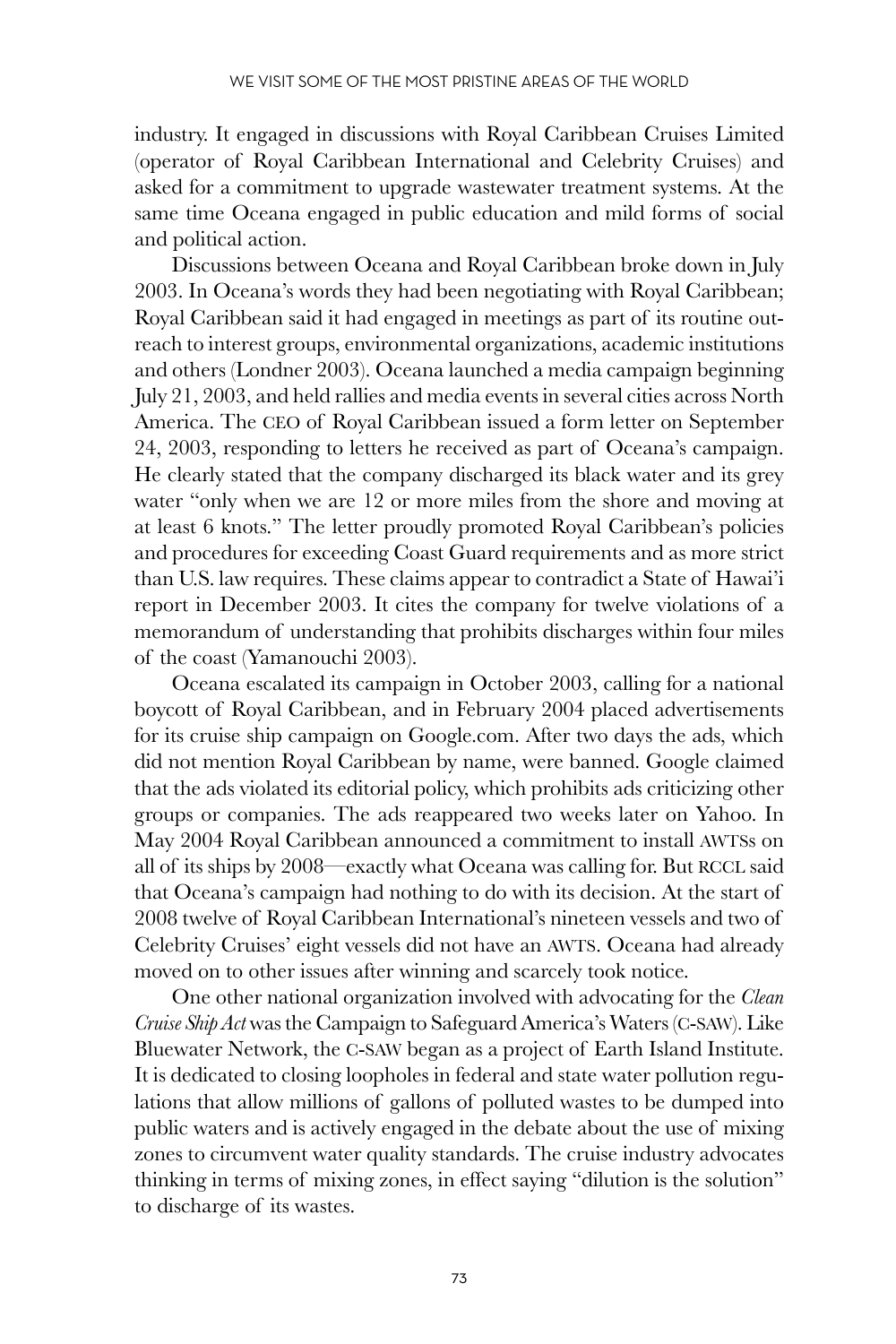#### Paradise Lost At Sea

The c-saw's efforts around water quality standards and the epa are national in scope (including efforts to include cruise ships under the *Clean Water Act*). However the campaign is also intimately involved in Alaska's efforts to contain and control pollution produced by cruise ships. The organization's founding is related to discharge of hazardous chemicals (dry cleaning fluids, photofinishing chemicals, and more) in Alaska's Inside Passage, including waters around Haines, on which the Campaign's founder had depended for salmon. The c-saw was a key player in the Alaska Cruise Ship Initiative in 1999/2000 and in the 2006 Alaska ballot initiative, which created a \$50 per passenger fee on cruise ships using Alaska's waters.

Several local organizations were also intimately involved in discussions leading to the *Clean Cruise Ship Act*. These included Friends of Casco Bay, which was instrumental in pushing for legislation in Maine; Ocean Advocates, which is a key player in Washington state; and kahea, The Native Hawaiian Environmental Alliance, which has been behind a number of efforts and public education campaigns in Hawai'i (see Klein 2007a).

Since a peak in 2003 national organizations' interest in cruise industry environmental practices has subsided. Except for Bluewater Network/Friends of the Earth, the major national organizations have moved on to other issues and maintain a relatively small interest if any in cruise tourism. Most successful efforts in recent years have been initiated by local organizations motivated by local issues and concerns.

### It Isn't Just Environmentalists

Environmental concerns go beyond those normally focused upon by environmental organizations. Cruise ships also present a problem of people pollution—overcrowding—in the places they visit. Ports in Europe can see as many as ten ships in a single day, leading one journalist to observe:

> It's an unfortunate fact but the popular spots on Europe's cruise trail have become nightmare destinations—both for the locals, unless they live on tourists, and the hapless cruise passengers who suddenly find themselves in a maelstrom of humanity. (Archer 2007)

The number of ships and passengers is even higher in some Caribbean ports. A single port can receive 25,000 passengers or more in a single day, numbers that take their toll on local communities—not just wear and tear on the physical environment but on the people who live there year round. Consider Cozumel, Mexico, where in 2004 an average 9,000 cruise ship passengers visited per day. Because the distribution is not consistent from one day to the next there are quiet days and huge spikes. For example, on December 26, 2002, the port received its all-time record—approximately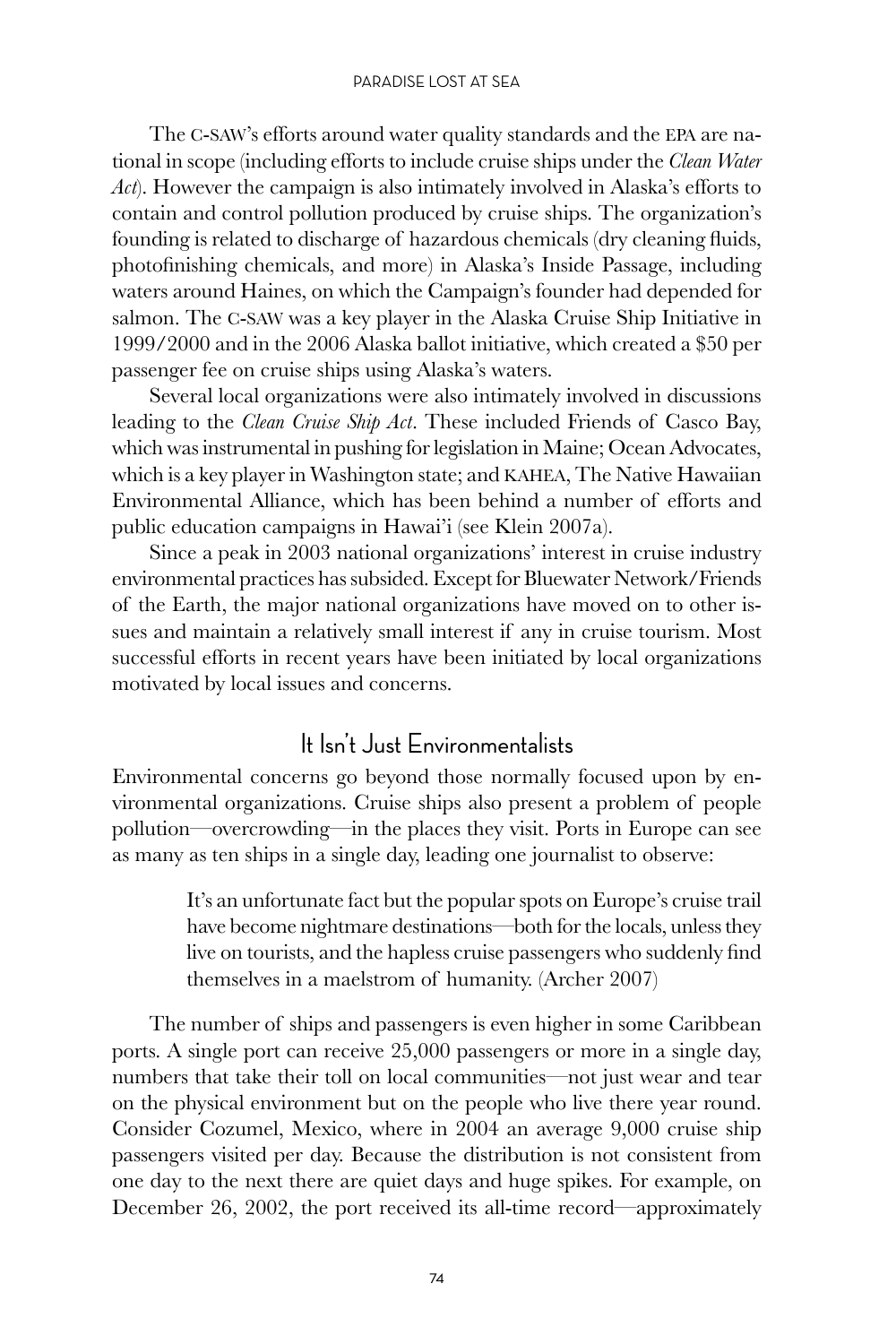38,000 cruise ship visitors.

Problems caused by huge numbers of cruise passengers led to community-based citizen action in Key West, Florida. Cruise passenger numbers had risen sharply from 375,000 in 1995 to close to a million in 2004. Many on the two-by-four-mile island saw cruise tourism as a major reason for the "getting ugly" label assigned by *National Geographic Traveler's* 2004 "Destination Scorecard." Key West scored forty-three out of one hundred (it received forty-six points in 2007).

Concerns extended beyond the congestion at tourist attractions, the kitschy shops that had sprung up around the port, the disruption caused by Conch Trains running cruise passengers around the town and the assertion by *National Geographic Traveler* that the city's character was lost. Restaurant and hotel owners saw that cruise tourism was displacing people who in past would stay at a hotel for a week, spend money in restaurants and bars and shop in the stores. The president of the Lodging Association of the Florida Keys and Key West says cruise passengers change the nature of a destination.

> Our whole advertising and marketing program is around Key West being an easy-going, laid-back, relaxed destination with interesting shops and stores and great cultural and historical resources.… Put yourself in the position of a visitor who comes for the first time, checks into one our fine hotels, and then decides to take a stroll down this town's main drag—Duval Street—and encounters crowds more reminiscent of Times Square. (Babson 2003)

Citizens in Key West directly confronted the problem in January 2003. A grassroots organization, Liveable Oldtown and its political action arm Last Stand, held a panel discussion entitled "Keys in Balance," which looked at the good, the bad and the ugly of cruise ships in Key West. While acknowledged that cruise ships generate approximately \$2.5 million in disembarkation and docking fees for the city's yearly budget, there were questions about the impact of cruise ships on the fragile marine environment surrounding the lower keys, the risk of dependence on cruise ship dollars and the social impact of thousands of cruise passengers pouring into town each day. The overarching question was stress on Key West's 27,000 residents from the daily influx of cruise ship passengers. A public education and political action campaign followed from the forum.

Anger peaked in March 2004 when local residents learned that the city had been violating a 1993 resolution that placed a limit of seven cruise ship visits per week at Pier B—a privately owned dock adjacent to the Hilton Hotel. Liveable Oldtown called for a protest on March 11, 2004, when there would be five ships visiting the city. They encouraged residents to drive up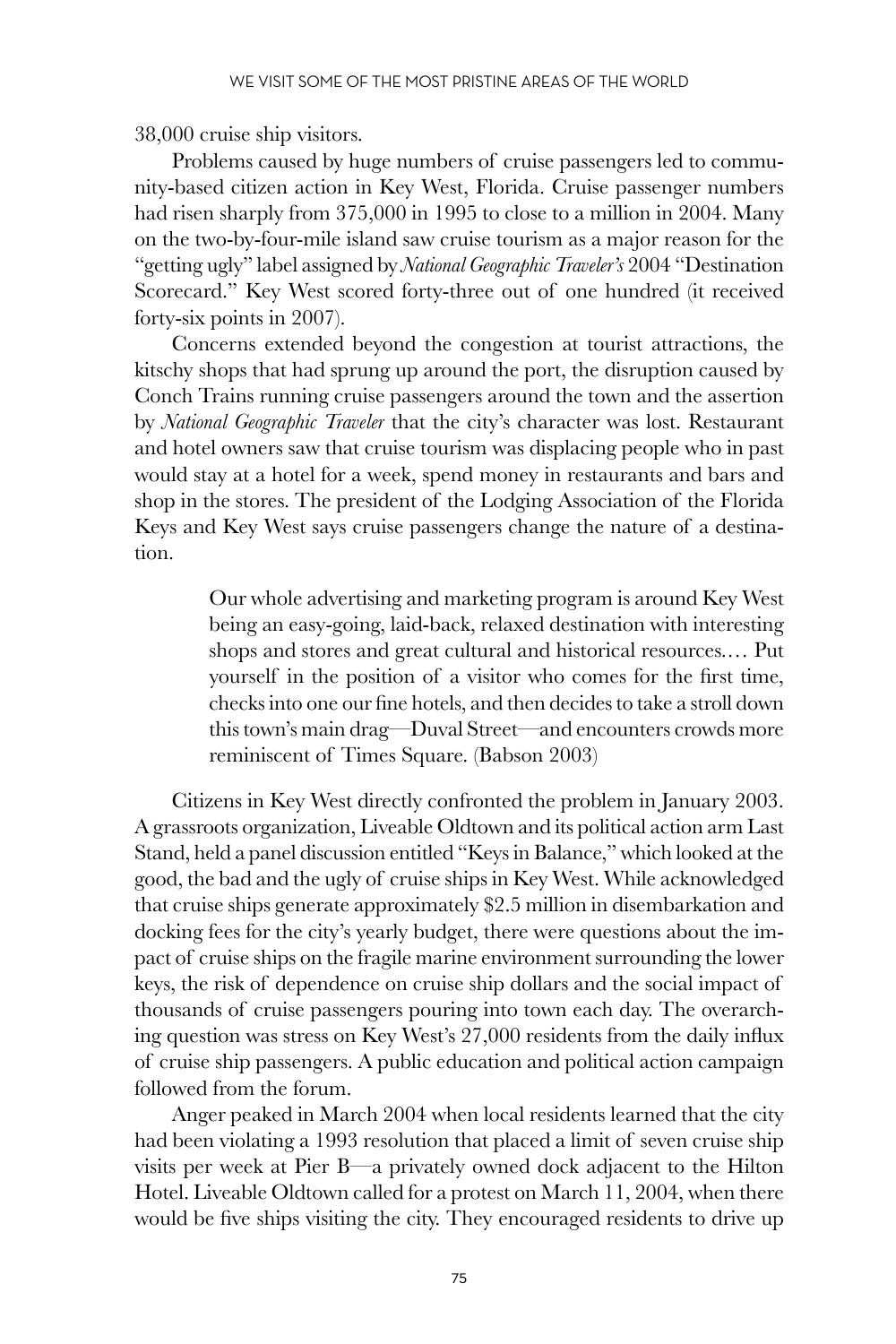and down Duval Street between 11 a.m. and noon. Though cruise passengers barely noticed the added congestion the point was well made with city residents and city councillors by the hundred or so protestors (see O'Hara 2004).

The protest had the desired effect. Solidarity increased in calls from the community to cutback cruise tourism. The city was forced to address the concerns, which a year later were leant support by a city-funded quality of life study (see Murray 2005). City councillors who favoured scaling back cruise tourism were elected following the study's release, and the city began reducing cruise passenger numbers.

Half a world away in Gold Coast, Australia, another community-based action took on problems associated with cruise tourism. The Queensland government in 2004 announced plans to build a cruise terminal on the spit overlooking the entrance to the bay where Surfer's Paradise sits. A broadbased coalition of business, recreational users of the area and environmental interests joined together and formed Save Our Spit. Though comprised of groups with sometimes diverse and competing interests the organization's sole purpose was to prevent construction of a cruise terminal and to preserve the spit for recreational boaters, surfers and citizens who would spend a leisurely day out in Douglas Jennings Park. Its efforts also reflected concern about over-blown expectations for income from cruise tourism and displacement of an already thriving tourism industry. A two-year fight included public rallies, community education campaigns and lobbying of state and federal governments.

Success appeared elusive but an election call in 2006 led to the main election campaign period coinciding with an already planned major event. An international expert was brought in for press conferences and media work, and Save Our Spit planned a rally expected to attract more than 5,000 people. Two days after the media blitz began and a day before the rally the Queensland Government announced it was cancelling plans for the cruise terminal. Save Our Spit had succeeded. Its success, like the success of citizens in Key West, is attributed in large part to the fact that the organization and effort had a single focus and goal. As a result it could not be sidetracked or bought off by competing interests or trades that would give concessions on a different issue. Though coalition partners were approached with deals that gave them individual concessions on others issues, Save Our Spit as the collective organization couldn't be bought and remained steadfast (see Johnston and Gration 2008).

A grassroots coalition in Moloka'i, Hawai'i (Hui Hoopakele Aina) similarly had a single focus and, like Save Our Spit and Liveable Oldtown, realized its goal. With concern about negative environmental, economic and social impacts from cruise tourism, the group challenged plans for cruise ship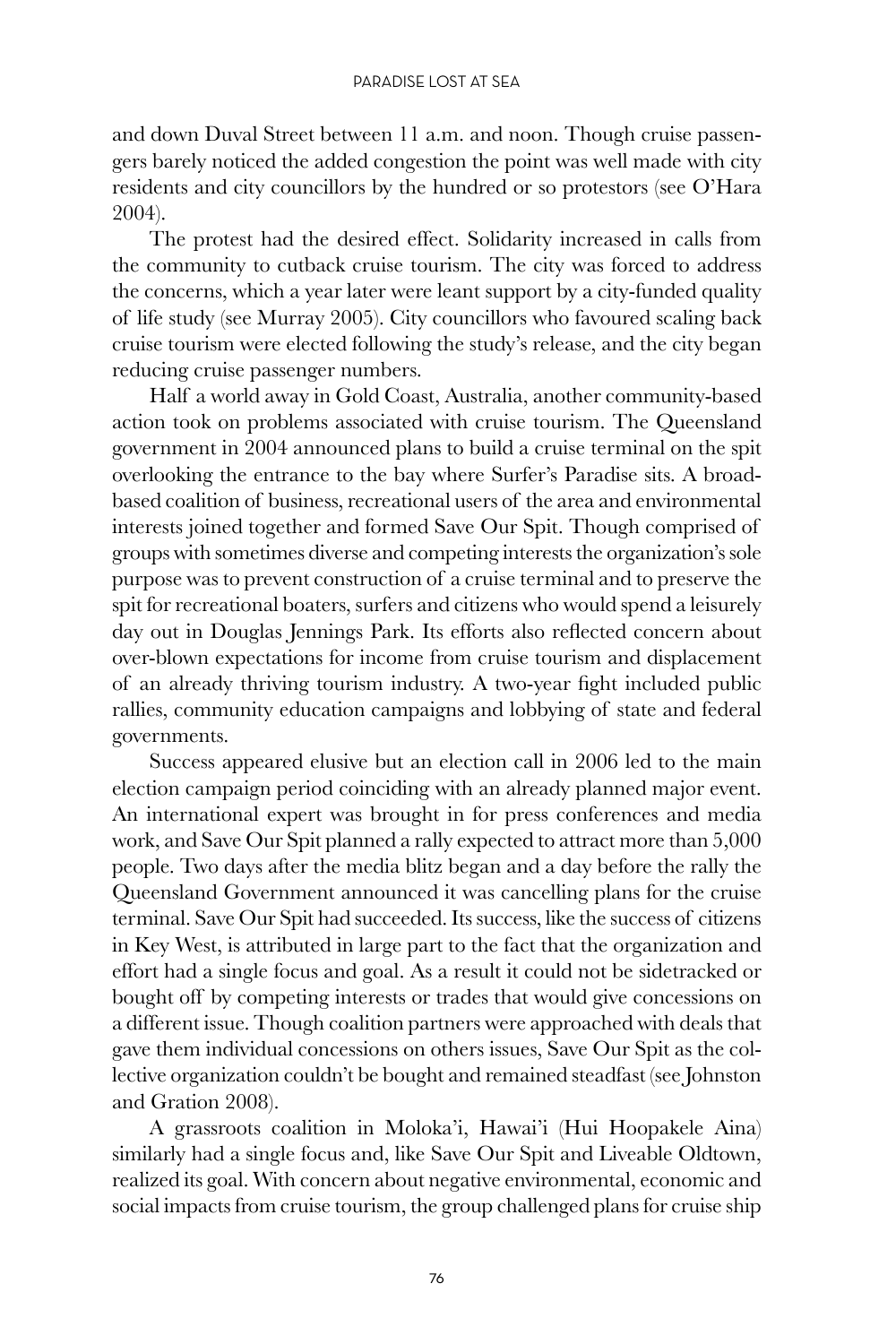port calls in 2002 by taking the State of Hawai'i to court over its failure to undertake a full environmental impact assessment. Local residents holding placards and chanting that the passengers were not welcome met the first ships planning to stop. The first two calls were cancelled in the face of this public display. Future calls were also cancelled. Some in the know suggest there was a negotiated settlement between the State and industry in order to make the lawsuit and demonstrations go away (Klein 2005a). In any case, Moloka'i remains free of cruise ships.

And on an ongoing basis, James Bay Neighbourhood Environmental Association in Victoria, British Columbia, keeps a watch on environmental impacts from cruise ships docking at the city's Ogden Point. The James Bay community is concerned about air quality on cruise ship days, both from ship emissions and from increased vehicle traffic for passenger and crew tours and taxis. The organization engages in public education, conducts community forums and regularly engages in discussion with the port. With a relatively singular focus on their community the neighbourhood organization has reasonable impact and visible successes.

Bar Harbor, Maine, has also taken a proactive approach. After hearing complaints from residents and business owners that passengers from cruise ships overcrowded downtown the town council voted in January 2008 to restrict the number of passengers that can disembark at one time: 3,500 in July and August; 5,500 from May through October. The decision effectively limits one ship per day during the peak summer months, a sensible approach that attempts to keep cruise passengers from overwhelming other forms of tourism.

#### The Environmental Debate

The chapter began with the cruise industry's assertion of environmental sensitivity and responsibility. The claim is laudable but put into context, it is one that must be viewed with scepticism. The problem isn't only the volume of wastes produced by a cruise ship but the industry's tendency to put economic interests above environmental concerns. Decisions about wastewater treatment systems are influenced by space considerations, including the loss of onboard space that could otherwise be used for revenue, and are not guided by a commitment to have a system that produces effluent comparable to major U.S. cities. The industry's claims of drinking water quality sound good, but they would be more convincing if they were true.

A key element of the cruise industry's defence around environmental issues is that cruise ships are a small part of the problem; they are a relatively small proportion of all ships on the world's oceans. This argument is reasonable in consideration of shipboard wastes that cruise ships have in common with all ships: oily bilge water, ballast water and emissions from burning fuel.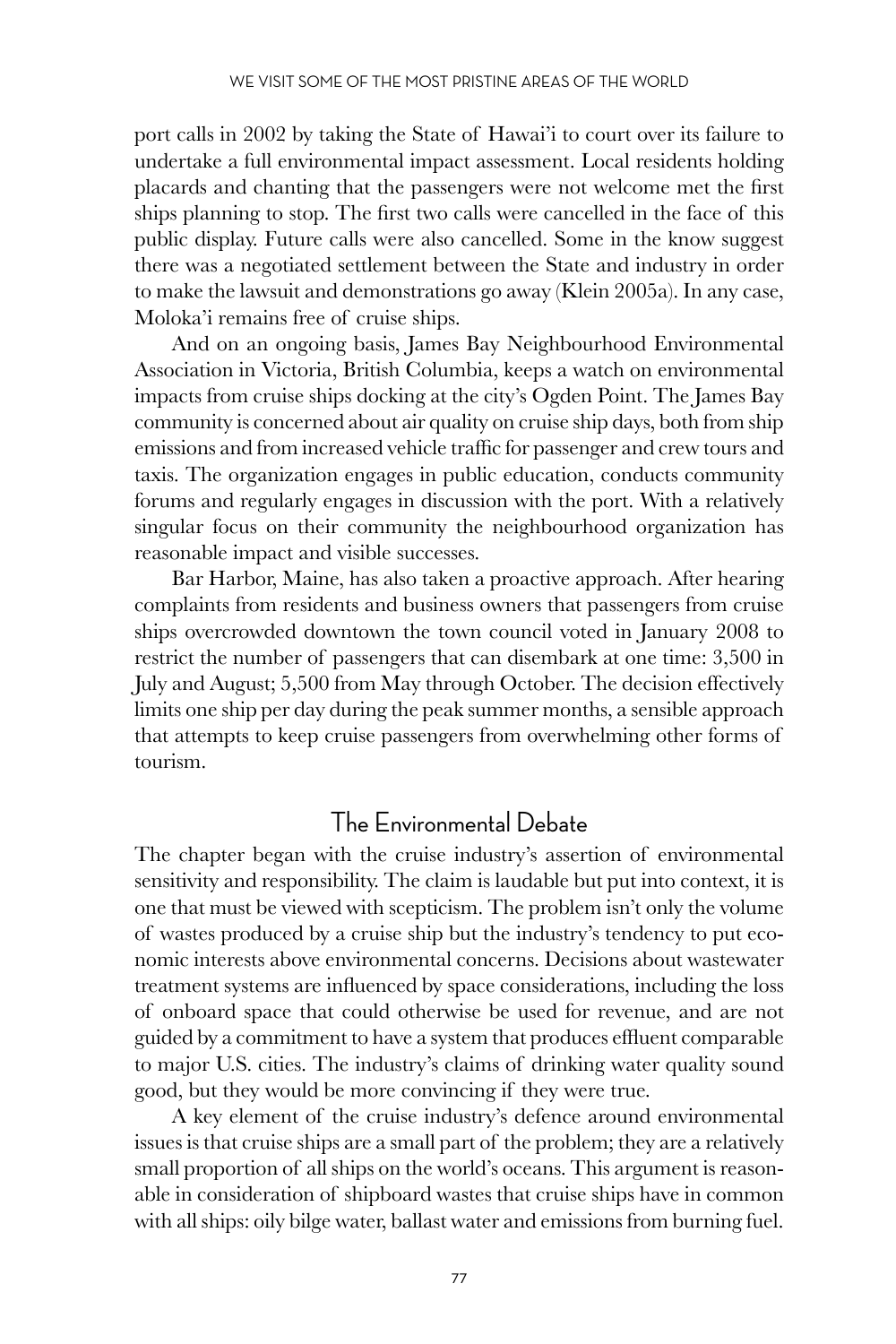But other waste streams, such as solid waste (including incinerator emissions), toxic waste from photo processing, printing and other onboard consumer related services, and the volume of both grey and black water create issues unique to a cruise ship because of the size of its human cargo.

The cruise industry has an ongoing problem of credibility. Past behaviour doesn't correspond with pronouncements about environmental responsibility and commitments to protection. And the industry's word doesn't follow in action. Changing positions on fuel usage is an excellent example. When it suited its purpose the industry agreed that ships using a new terminal in Seattle would use low sulphur fuels but it didn't follow through on its promise. The reversal became known some time later when California sought, through legislation, the same practice it understood to be in place in Seattle. Or take Holland America Line, which, when it announced installation of saltwater smokestack scrubbers to reduce the environmental impact from fuel, unabashedly told the media that it used fuel with less sulphur content in the Pacific Northwest (1.8 percent) than on the exact same ship when it was deployed in the Caribbean (3 percent). The duality (using poorer grade fuel in the Caribbean versus Alaska) undermines a claim of sincere environmental concern. Perhaps more illustrative is that cruise ships in Hawai'i typically burn fuel with a sulphur content ranging from 1.4 to 2.5 percent, while land-based power plants in contrast burn mostly 0.5 percent sulphur fuel (Eagle 2008).

A common way for the industry to counteract criticism is to say, "We meet or exceed all international and local regulations." It is a claim that is mostly true, but it needs to be seen in light of the industry lobbying against more progressive rules and regulations. It doesn't embrace efforts to extend greater protection to the environment, and it minimizes the issue by saying that cruise ships are only a small part of a much larger problem. The industry dissuades focus from cruise ships as unique in terms of the volume of people onboard and the volume of waste produced. In contrast to cities, which have high standards for discharge of wastewater and disposal of solid waste based in enforceable rules and regulations and which often includes systematic monitoring, the cruise industry operates largely in a system of voluntary arrangements in which they police themselves. The rules and regulations that apply when they are in international waters are those of the flag state, maybe half a world away. Like prosecution of sexual assaults, prosecution for environmental offences are difficult and made complex by the foreign-flagged status of the ship.

The largest volume of waste discharged into the oceans consists of black and grey water. The cruise industry's view on these effluents is simplistic: dilution is the solution. The basic concept is the oceans are so vast and huge that a little bit of sewage or grey water will be quickly assimilated and won't make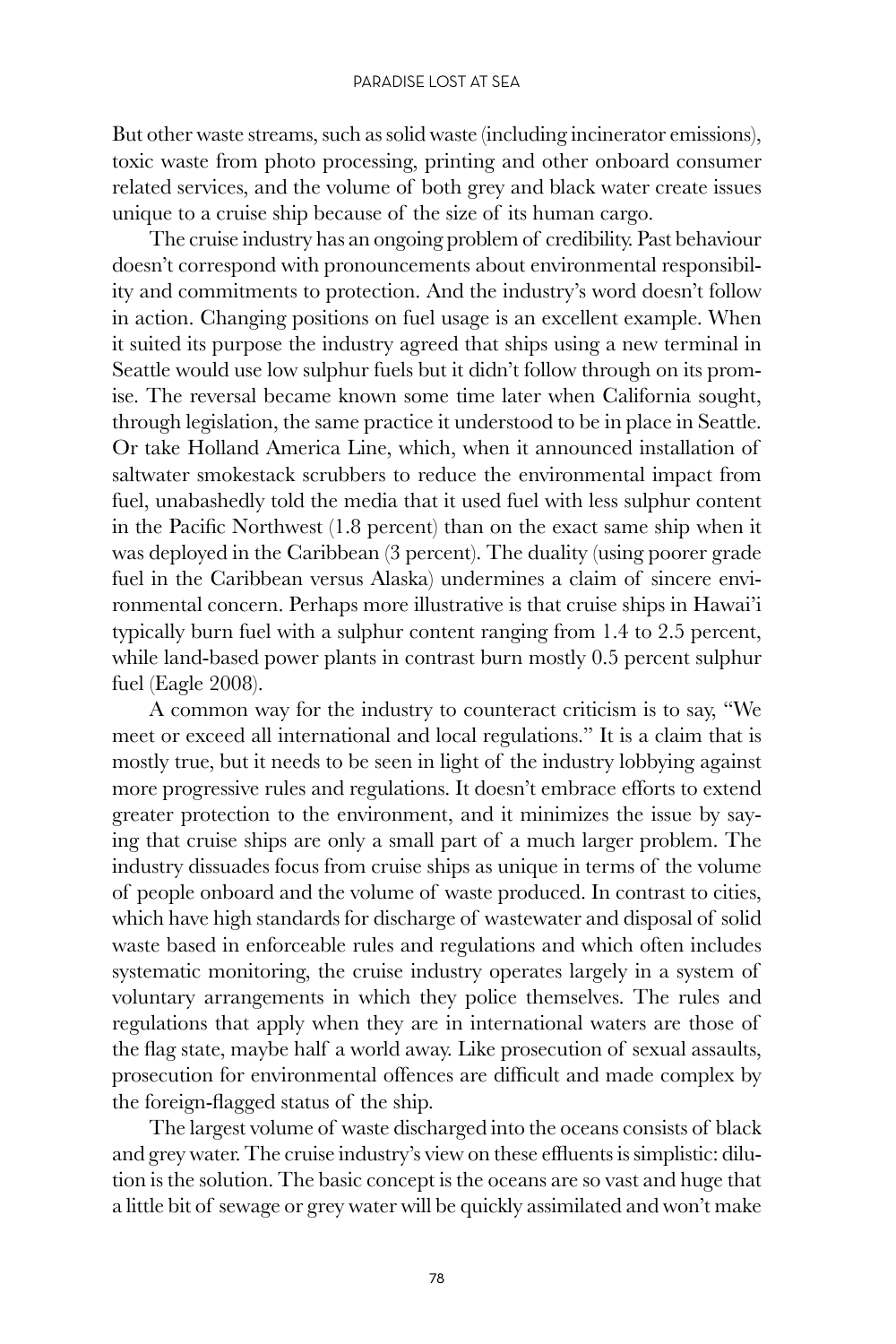much difference. The argument makes intuitive sense until consideration is given to the fact that many ships follow the same routes, so it isn't just one ship discharging but, in the case of Alaska, twenty-seven ships discharging along the same routes every day. The matter is even worse in the Caribbean and elsewhere. Advocates of "dilution is the solution" ignore cumulative effects, which are also relevant for air emissions, especially while ships sit stationery in harbours and as they transit to and from a cruise terminal.

In addition to the environmental impacts from normal operations of cruise ships there are risks when a ship has an accident or when it sinks. Take for example the year 2007. In January Hurtigruten's *Nordkapp* discharged as much as 750 litres of fuel oil when it scraped bottom near Deception Island in Antarctica causing an eighty-two foot gash in the ship's outer hull. Three months later in the Mediterranean Louis Cruises' *Sea Diamond* sunk off Santorini and discharged more than 300 tons of fuel oil—it contained some 450 tons of fuel and lubricants on board (see *Shanghai Daily* 2007). About ten weeks later, in July, the Spanish passenger ferry Don Pedro sunk after striking a tiny barren island one mile from Ibiza. The ship had 150 tons of diesel fuel in its tanks, which were reported to be leaking. Then in September the cruise ship *Dream* was detained in Rhodes after it severely listed and discharged sewage. An inspection found that holding tanks had overflowed and caused the spill; the ship had more than 3,000 tons of waste that had to be pumped out. And in November the expedition ship *Explorer* hit ice and sank 120 kilometres off the Antarctica peninsula, leaving an oil stain five by eleven kilometres in length and debris; the ship had onboard 185,000 litres of fuel oil, 24,000 litres of lubricant and 1,000 litres of gasoline. The hundred passengers and fifty-four crew boarded lifeboats and were rescued within hours. There were no injuries. In December Norwegian Cruise line's *Norwegian Dream* collided with a cargo ship as it left Montevideo, causing automobiles and containers with chemicals to be dumped into the harbour.

There are more than the obvious pollutants when a ship sinks. A major concern expressed by the Greek government over the *Sea Diamond* is the number of hydraulic and air conditioning systems that contain toxic liquids and the hundreds of television and computer screens in the vessel that could leak arsenic and other harmful substances. Similar concerns were raised after *Explorer* sank off Antarctica.

As much as the cruise industry would like its ships to be seen as innocuous and posing no threat to the environment, a careful accounting suggests cruise ships should be a serious concern for all of us. The growth of cruise ships and cruise tourism needs to be managed, and regulations and laws need to be tightened and enforced.

A good example is Antarctica, where cruise tourism is growing exponentially. In the 2002–2003 season (which runs from November to March) 13,500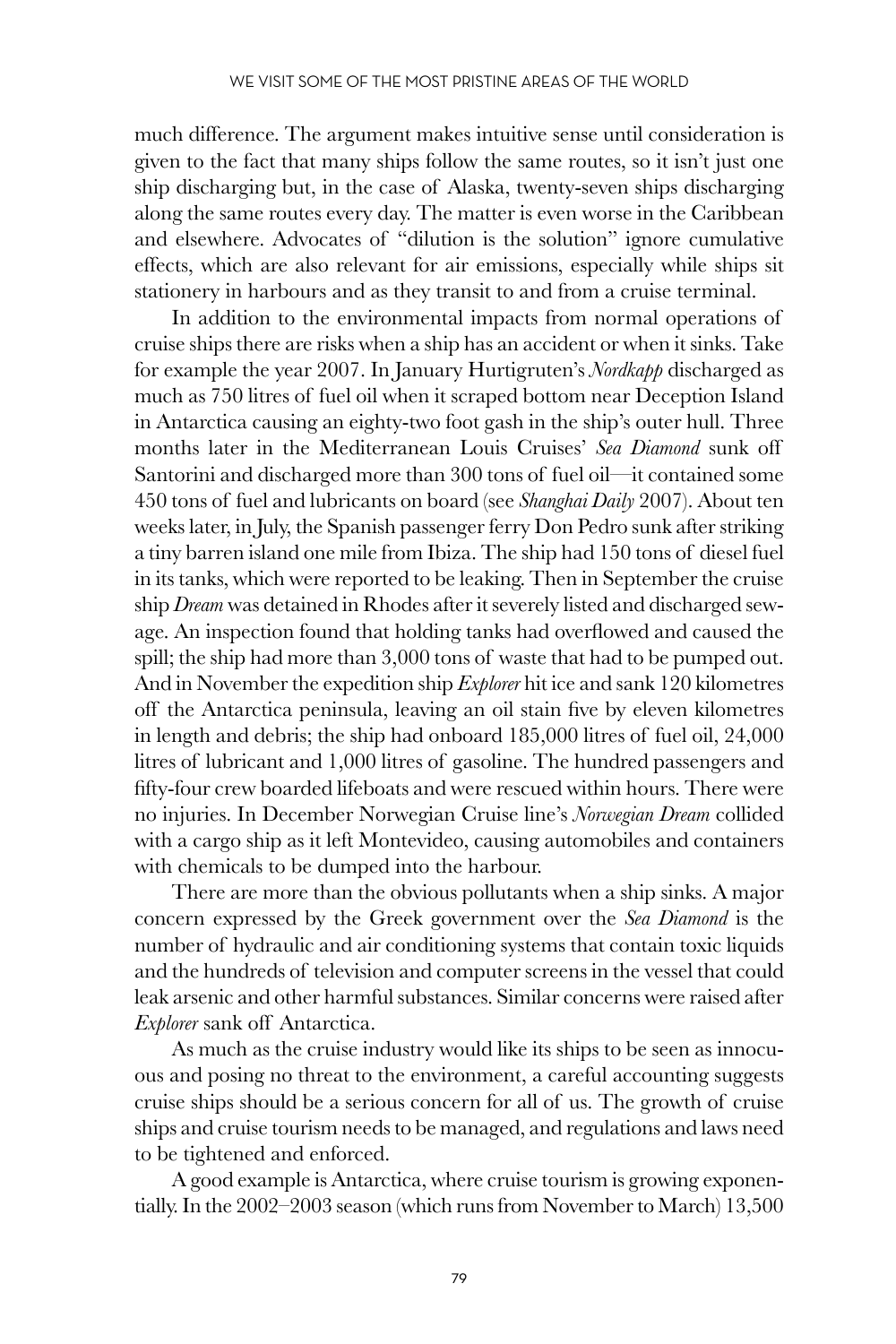people travelled to Antarctica. In 2006–2007 the number had increased to 35,000—a 160 percent increase in just four years. Many cruise tourists visit the area on larger ships offering cruise-only tours to the peninsula which allow passengers a view of icebergs from the comfort of heated cabins and lounges but not trips ashore. Princess Cruises' describes its Antarctica and South America trip as scenic cruising involving glaciers, penguins and a dazzling landscape. It makes no mention that Antarctica remains a thoroughly hostile environment, prone to savage storms, sub-zero temperatures even in summer and howling winds of up to 320 kilometres per hour. Though these larger ships offer many luxury extras, most are built for cruising in warmer waters and lack ice-hardened hulls. Aside from the issue of safety, consider the daily volumes of grey water (1.4 million litres), treated sewage (120,000 litres) and solid waste. Just as it takes lots of money to build a ship with a reinforced hull, an expense cruise lines are reluctant to take on, it costs money to effectively reduce the footprint of a cruise ship in any environment, but particularly in the sensitive and pristine environment of Antarctica.

# Before You Embark

The first question before embarking on a cruise ship is whether you still want to go. The environmental issues and the impacts of cruise tourism may cause you to choose a different type of holiday. One issue is air emissions. Travel by plane contributes less CO<sup>2</sup> than a cruise ship. According to a report prepared by Intertanko, global emissions from shipping are twice the level of aviation (McGrath 2007). The Port of San Diego further estimates in a September 2007 report that cruise ships create more air pollution than anything else in its waters.

> They emitted more nitrogen oxides than any other type of ship more than 500 hundred tons per year. Combined with freight and cargo ships, they produce more greenhouse gases than any other port-related sector. (Fox 2007)

If a cruise is still your vacation choice, then it makes sense to support efforts to force government bodies such as the U.S. Environmental Protection Agency to regulate emissions from cruise ships and to support local government initiatives such as one in Seattle that is considering a plan for cruise ships to offload sewage sludge for onshore treatment at the county waste plant (see Bolt 2007). This isn't a matter of shutting the cruise industry down but of citizens and governments undertaking initiatives that force cruise ship operations to significantly reduce their ecological footprint.

Passengers are potentially valuable as witnesses of environmental violations. It isn't rocket science to see an oily sheen on the ocean surface,